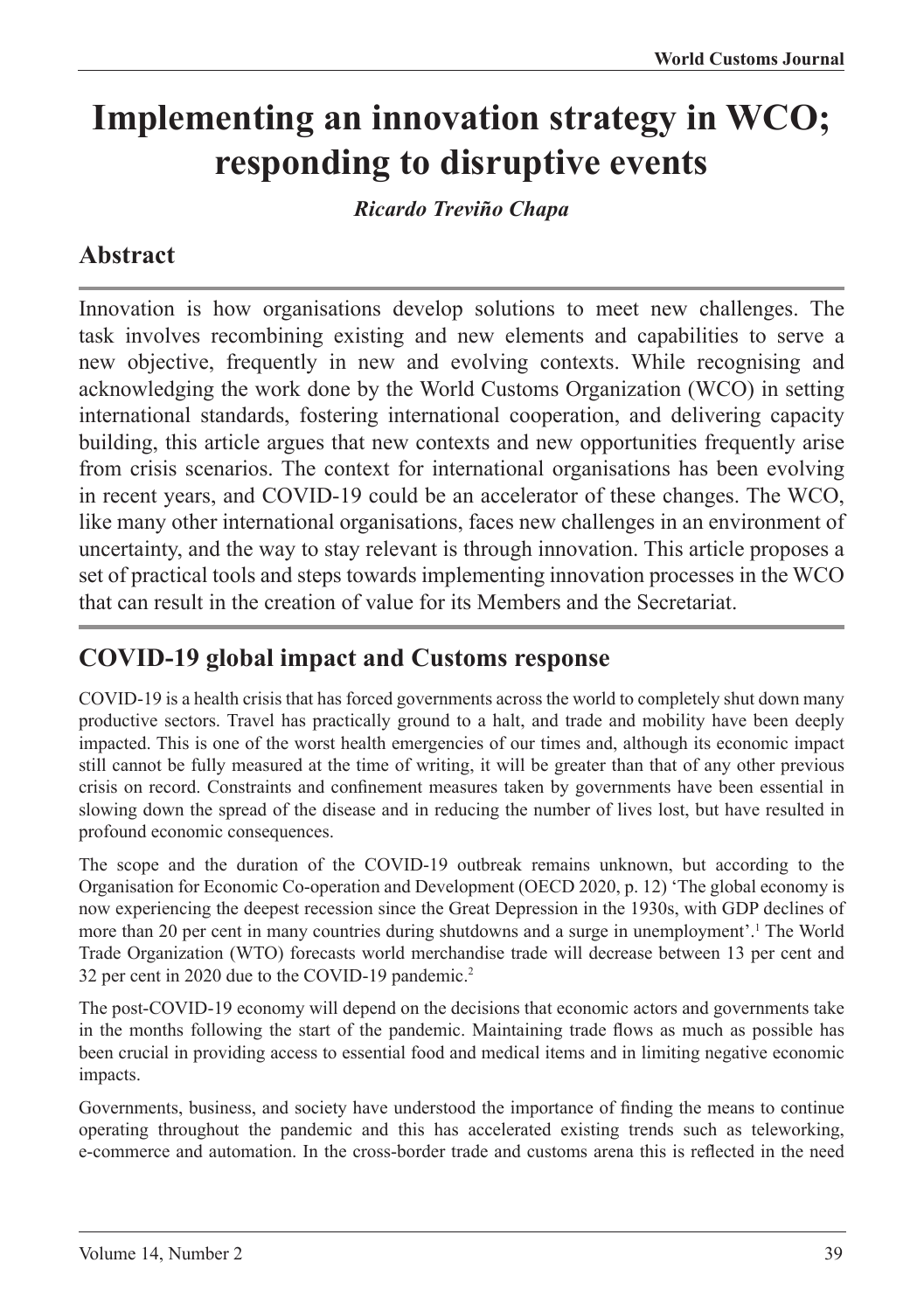to continue the international flow of goods by strengthening global value chains, seeking paperless and automated customs systems, and promoting coordinated border management and international Customsto-Customs cooperation.

The pandemic has not only accelerated some existing trends, it has also cast out any doubt about the importance of international cooperation and coordination as the only way to overcome a global crisis such as the one the world is currently facing. COVID-19 has shown that no country can fight alone against this crisis, giving multilateralism another opportunity to rise as the system to be pursued by governments and the way of interacting in their international relationships.

During the pandemic, many countries unilaterally opted to restrict exports of essential goods and medical supplies.<sup>3</sup> Although these measures may, in the short-term, have provided some benefits to the countries implementing them, by securing the supply of essential goods and medical equipment and thus reducing the spread of the disease, in the medium and long-term, these measures undermined the global fight against the spread of the virus.

Countries realised that, by imposing such restrictions, other countries would respond with reciprocal measures, which in the end would result in a worsening of the crisis by limiting access to essential goods. In some cases, restriction measures were imposed on imports of goods from places that were being heavily impacted by the disease, which also impacted global value chains. In the long run, key actors, and decision-makers, must make cross-border trade and the smooth flow of legal goods a priority in the strategy to combat the negative effects of the pandemic.

Global crises require global answers and, despite recent voices raising concerns about the usefulness of multilateralism, traditionally international organisations have been successful in providing appropriate platforms to shape and coordinate global actions. In the face of the COVID-19 challenge, countries, and governments again turned to international organisations to ensure a certain level of consistency and harmonisation in the approach taken towards the pandemic.

The revindication of multilateralism will not be easy; the process of opening again seems slow and is presenting more uncertainties than assurances, and economic perspectives also remain uncertain. As countries have started to get the health emergency under control, they have begun to lift their lockdowns, as we have seen initially in China and Europe, but recently we have also seen the number of new COVID-19 cases begin to increase. Restrictive policies must gradually be lifted; however, some countries will keep their international borders closed for some time trying to avoid a second wave of spread.

Moreover, the lack of tangible results in long-disputed matters within the United Nations (UN), together with criticism regarding the World Health Organization's actions during the pandemic and the recent crisis within World Trade Organization operational bodies, makes the future of multilateralism even more complex. The World Customs Organization, as part of the multilateralism system, has had, and will continue to have, a key role in providing stakeholders with post-pandemic answers.

International organisations need to *innovate* to deliver practical, functional, and tangible results. In many cases, this means that they need to reinvent themselves by introducing new strategies that allow them to provide value to their members. The WCO is no exception and needs to further increase its shift from theory to action, and from being reactive to being proactive. Crises, such as COVID-19, come with many threats, but it is our responsibility to also identify opportunities.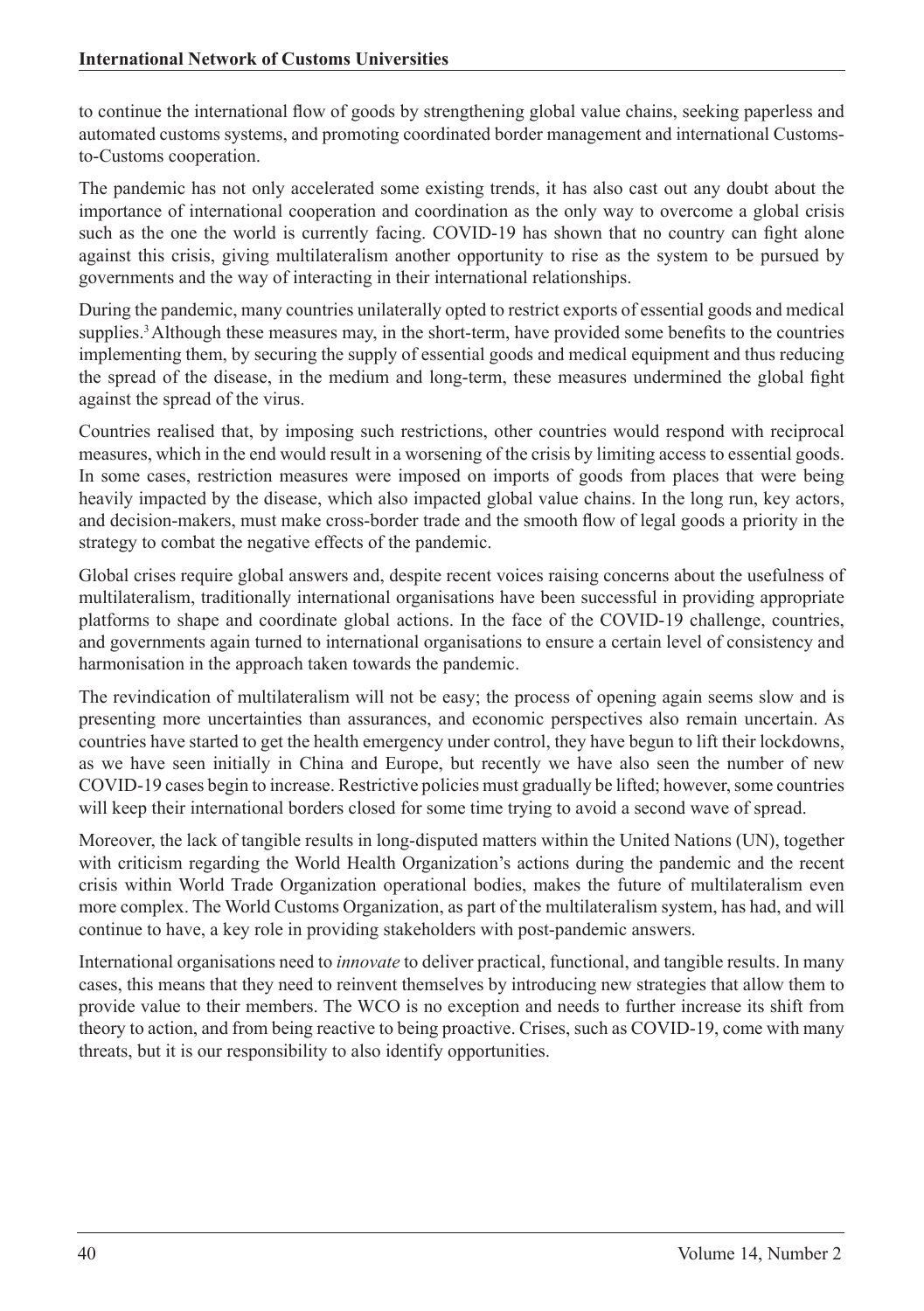#### **WCO response to COVID-19**

Throughout the crisis, international organisations played a major role in supporting and guiding governments and stakeholders. During the pandemic, the WCO took the lead and was one of the first international organisations to react to the emergency by quickly setting up a dedicated web page containing important communications and updates on COVID-19.4 Among others, the WCO has published information regarding the use of related WCO tools, and has also provided a Harmonized System (HS) Classification reference document on COVID-19 medical supplies<sup>5</sup> to help countries in their fight against the spread of the virus. Members have also been asked to provide information on challenges and best practices to prevent the spread of the infection and to facilitate the flow of essential goods, and a depository of this information has been published for the public to consult.

The WCO Secretariat immediately began liaising with the WHO to properly inform WCO Members about the situation, enabling them to be involved in national response strategies. To send coherent messages to businesses and ensure a coordinated approach to border management, close collaboration was also strengthened with other international organisations, such as the WTO, the International Maritime Organization (IMO), the International Chamber of Commerce (ICC), the International Road Union (IRU), and the Universal Postal Union (UPU), among others. This was especially highlighted by the development of a COVID-19 Trade Facilitation Repository,<sup>7</sup> together with the WTO, the United Nations Conference on Trade and Development (UNCTAD), the Commonwealth Small States Office (CSSO), the Global Alliance for Trade Facilitation (GATF), the International Air Transport Association (IATA) and the International Trade Centre (ITC), a platform that consolidates the initiatives on trade facilitation adopted by organisations and stakeholders, once again demonstrating that global challenges are better addressed through globally coordinated responses.

Collaboration with different stakeholders has been a fundamental part of the strategy followed by the WCO. Collaboration with its Private Sector Consultative Group (PSCG) has been enriching. During the pandemic, the Secretary-General and the Deputy Secretary General met with the PSCG on a weekly basis to hear and understand the private sector perspective and the impact of the different cross-border measures that had been taken, thus allowing the Secretariat to propose actions in response to these impacts.

Regardless of the global solidarity and benevolence shown in times of crisis, criminals often try to benefit from these situations. Customs administrations reported and publicised many seizures of counterfeit critical medical supplies, such as face masks and hand sanitisers. The WCO launched the Intellectual Property Rights (IPR) CENcomm Group as a means of permanent and real-time exchange of relevant information to fight these criminal activities. The customs community responded in this manner to expectations related to its essential security role, preventing suspicious and potentially harmful goods from entering the legal market.

Regarding its function to provide technical assistance, guidance, and leadership to Member administrations, the WCO is enhancing its delivery model of remote/virtual capacity-building where possible as part of a blended approach, together with face-to-face initiatives once travel is allowed.

The crisis has not yet ended, but some lessons can already be learned. Customs administrations reacted in different ways to the challenges of the pandemic. There was no single globally coordinated answer, but some of the measures implemented were successful in achieving the continuity of flows of essential goods. If there had been a more coordinated effort based on a plan devised in advance, the impact may have been smaller. A plan that considers the effective flow of essential goods through facilitation measures and exchange of information among customs administrations, together with provisions to strengthen supply chains and risk management, could be in place. Furthermore, if these trade facilitation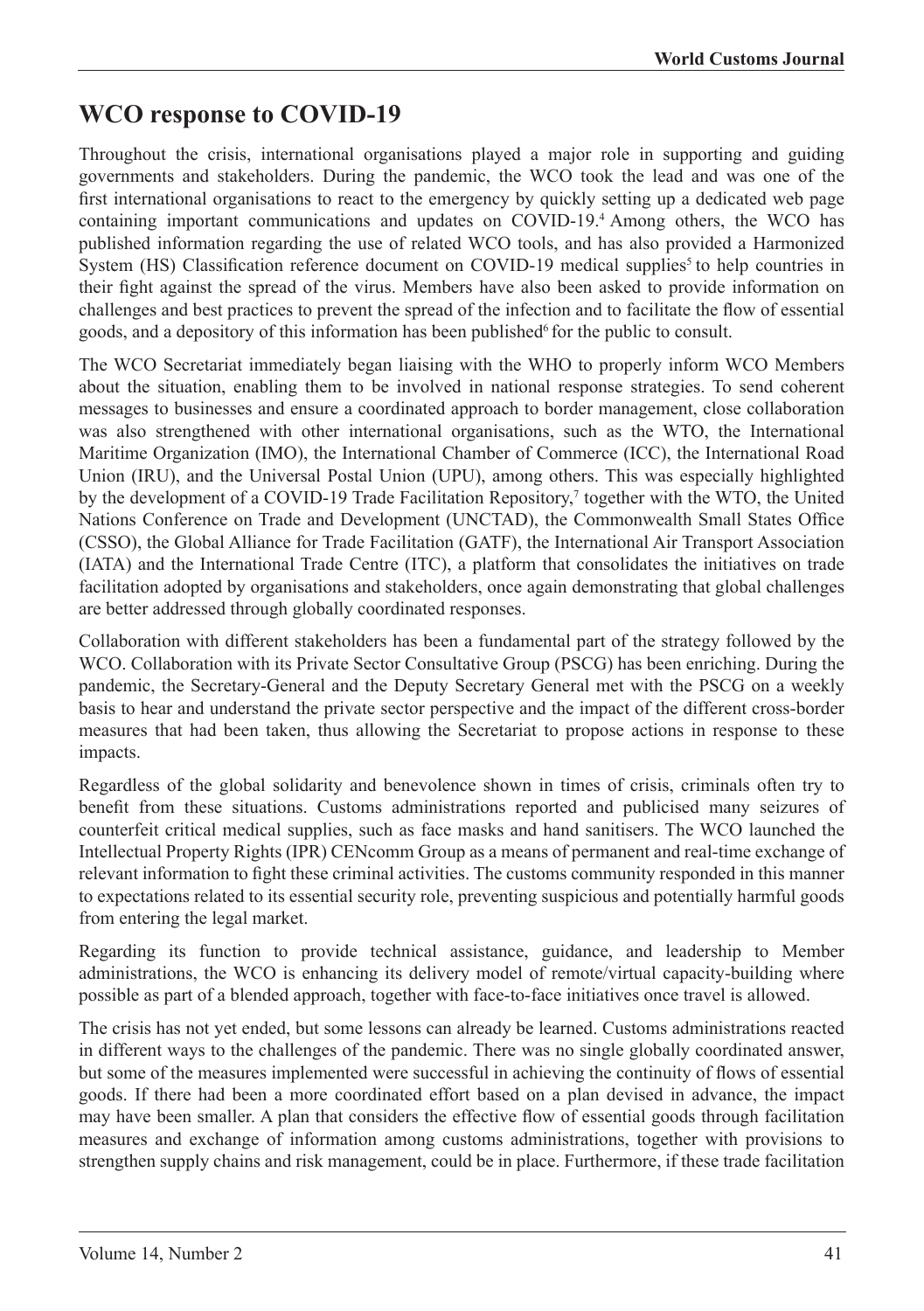measures are extended beyond the COVID-19 crisis, they may have global impacts on recovery efforts. As such, the WCO should seek to maintain the political willingness and commitment of countries to implement permanent reforms.

So far, the WCO has done a great job in developing international standards, delivering capacity building, and serving as a vehicle for Customs-to-Customs cooperation; however, the context is changing. COVID-19 has accelerated this change by bringing higher levels of economic, social, and political uncertainty. Other international organisations (some with greater political influence) are turning to the customs field for opportunities to grasp benefits. Members are asking for more products and services, while resources are not increasing. Customs administrations are often not leading, or participating in, the process of developing national strategies because Customs' role lacks visibility in the higher spheres of public bureaucracies; generally speaking, societies are not familiar with customs duties and responsibilities, and customs officers are often regarded as the 'bad guys'.

Despite everything, another aspect highlighted by COVID-19 is the importance of Customs and its role in legal trade facilitation. This opens an opportunity to introduce new methods and ideas. To benefit from such opportunities, customs administrations need to strengthen their collaboration and the *WCO needs to innovate and produce additional value for its Members.*

#### **Reasons to innovate**

As stated, crises like the one the world is facing in 2020 have a significant impact on social and economic life. This is usually in the form of disruption of several processes or paradigms that create opportunities. History suggests that organisations that invest in innovation throughout a crisis outperform peers during the recovery; Bar Am et al. (2020) observed that organisations that maintained their innovation focus throughout the 2009 financial crisis emerged stronger, outperforming the market average by more than 30 per cent, and continued to deliver accelerated growth over the subsequent years.

Through surveys and interviews, Bar Am et al. (2020) found that in many cases the natural response to the current crisis was to deprioritise innovation and concentrate more on shoring up core business, pursuing known opportunities, conserving cash and minimizing risk while waiting for times of more clarity and less uncertainty. They defined these measures as a limited response to a crisis, and highlighted other urgent actions such as:

- 1. adapting the core to meet shifting customer needs
- 2. identifying and quickly addressing new opportunities being created by the changing landscape
- 3. re-evaluating the innovation initiative portfolio and ensuring resources are allocated appropriately
- 4. building the foundation for post-crisis growth to remain competitive in the recovery period.

Businesses and institutions may not be able to continue performing as well as they have in the past by just replicating the same actions. The future we encounter may significantly differ from the present and past. This applies to international organisations as well. In the case of the WCO, shifts in Members' needs, the use of technology, other international organisations entering the 'customs market', and ever-changing political and economic contexts, among other risk factors, present new opportunities. Innovating is a move towards grasping these opportunities.

There are many definitions of innovation; it is not just a new idea, a new product or service, or a new technology. An idea itself is not innovation, rather innovation needs to be understood as a process. Usually ideas are incomplete, they need to be built upon with complementary procedures and interaction with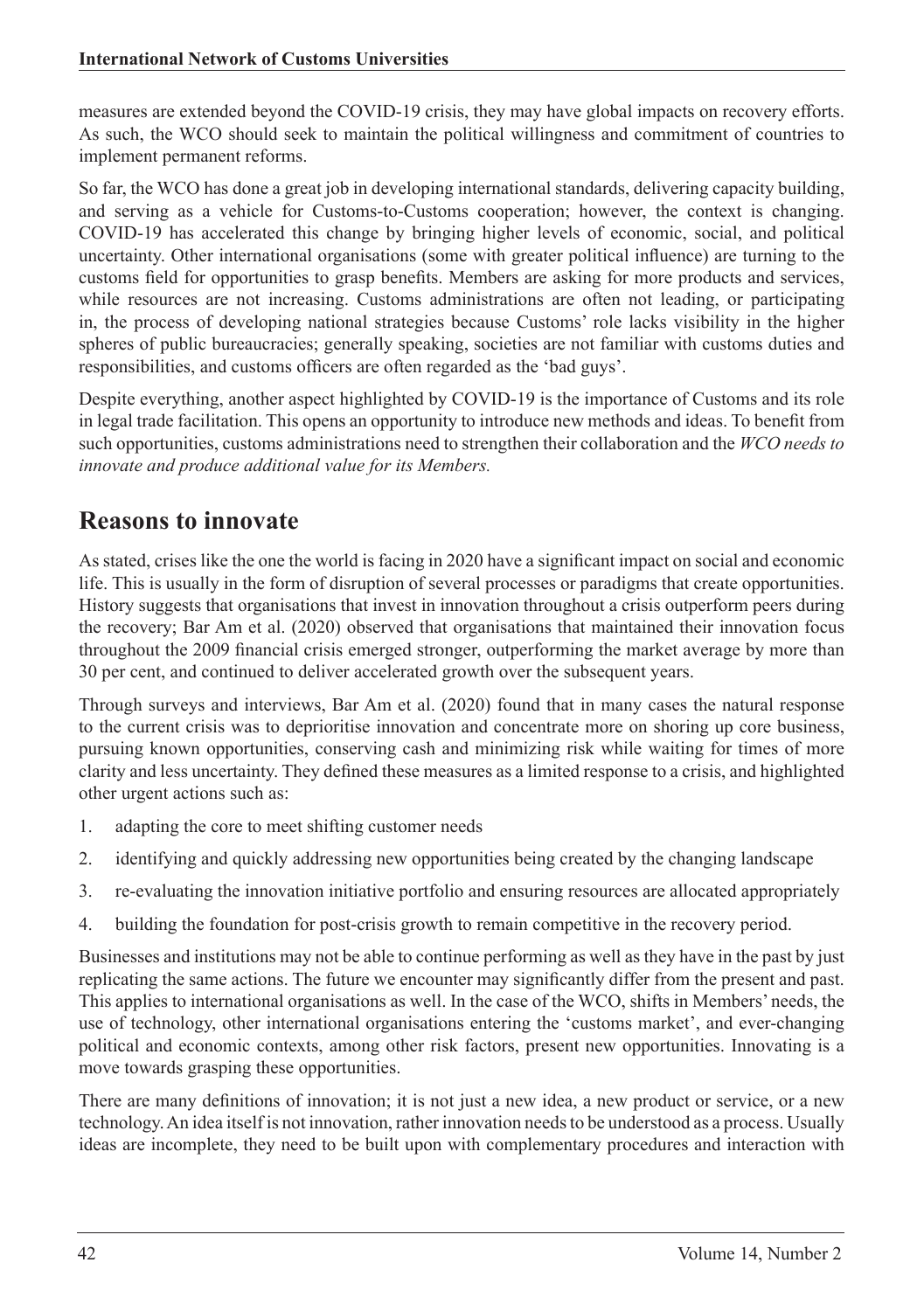different social contexts. Innovation can be seen as a set of routines or procedures that an organisation carries out to create and collect aggregated value (Pisano, 2015).

It is commonly said that the number of registered patents is considered a good way to measure innovation; however, the fact of having patented a product or service does not mean it is useful. Jackson (2011) used a case study based on mousetraps to illustrate the gap between ideas and impact. The case study showed that more than 4,400 patents for better mousetraps had been awarded in the US, but less than 30 were commercially successful.

The question that needs to be asked is: why innovate? The answer is clear: the reason behind innovation is the creation of value.

According to Ventresca (2020), an organisation innovates for one of the following three reasons, or a combination of them:

1. Competition: in the case of international organisations, for a long time the prevailing approach was that there was no competition. There was an assumption that each international organisation had clear boundaries within its sector. This created a very stable environment in which international organisations could develop their business models and serve members.

It can be argued that this assumption no longer holds, creating a dynamic environment that is constantly changing and in which there are threats of new entrants to the customs arena. While the WCO is the only international organisation 100 per cent focused on customs matters, it is now facing competition from other organisations such as the World Bank, the International Monetary Fund (IMF), UNCTAD, the United Nations Office on Drugs and Crime (UNODC), the WTO, and the OECD, among others. Innovation will allow the WCO to gain the competitive advantage needed to succeed in this restless environment.

2. New business models: technology has recently become a strong source of innovation, especially by developing new business models. It is a particularly important part in most innovation processes; however, is not the only factor. Technology by itself does not create value; it must be considered together with other social interactions and external inputs. The WCO needs to reconfigure its business model to better leverage the use of technology.

The use of data analytics for risk assessment or other decision-making procedures, or the use of videoconferencing to deliver training, are just some examples of available technologies that can be better used within WCO processes.

3. New ways of creating value: the appearance of new platforms is forcing many economic actors to rethink their processes to create value. A platform is defined as a common hub that creates a new system to coordinate the way services are delivered, extracting some of this value for itself (Teece, 2017). Examples such as Amazon, Airbnb or Uber are examples of such platforms that coordinate services, provide customers with experiences, and manage relations with regulators.

The WCO could create its own platform to coordinate services provided to Members on the one hand, and to manage relations with stakeholders, such as other border agencies, on the other. A platform that orchestrates services provided by many international organisations could be another interesting initiative in the future.

Whatever the reason to innovate, the goal is to create value. What worked yesterday may no longer work tomorrow. A new idea could be the beginning of innovation but is not 'innovation'. Rather, innovation refers to the process of developing ideas, managing how to create value through these ideas, and then capturing the value created.

The WCO needs to determine how to define value from a customs perspective for its Members and for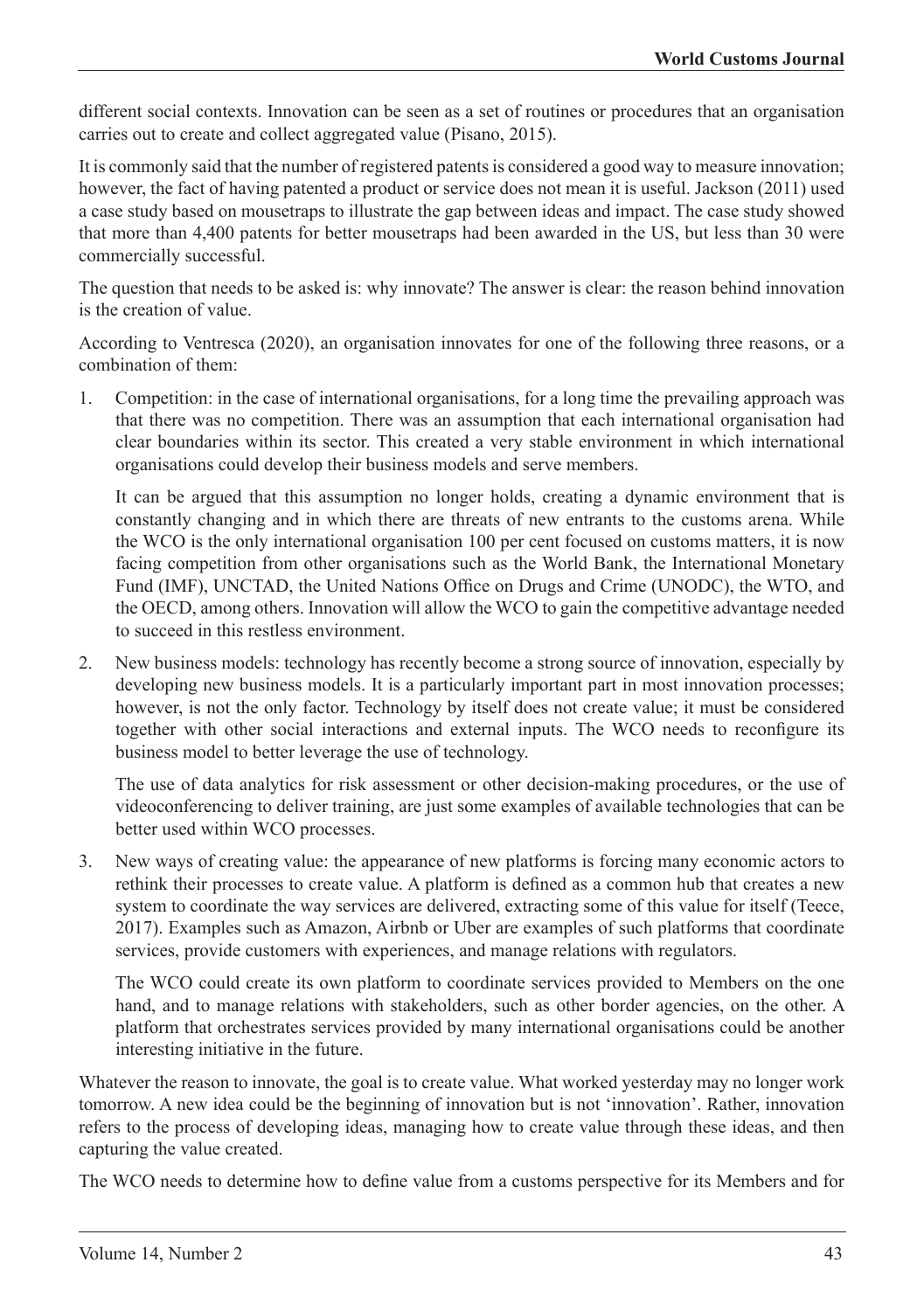the organisation itself. Predetermined conceptions of value can evolve over time and the development of standards, fostering of cooperation and delivery of capacity-building functions need to adapt to these changes to consistently align with the creation of value that Members are seeking. Value for the WCO should be understood as the way to assist and guide Members towards a harmonised customs environment that positively impacts in global economic development, protection of society and fair revenue collection systems.

#### **Innovation strategy**

Historically, the world has never undergone quite so much change as it is now experiencing. There have been long periods of a stable economic context. This ecosystem has allowed international organisations to focus on exploiting their existing capabilities. Maximising the value created by their existing resources and pursuing operational efficiencies is known as 'exploit mode' (March (1991) and Ventresca (2020)).

With a constantly evolving environment, exploiting current resources is not a successful long-term strategy. International organisations need to identify opportunities for future success, i.e. 'explore mode' (March (1991) and Ventresca (2020)).

The combination of the time and resources that organisations should spend on each mode is something that needs to be discussed and agreed with Members. How much of our present efforts should be directed towards obtaining current value, and how much should be focused on identifying and planning for new sources of value? The resulting equilibrium is called the 'exploit-explore ratio', as illustrated in Figure 1.





*Source:* Adapted from The Oxford Strategic Innovation Programme (Ventresca, 2020)

In the case of the WCO, the current Strategic Plan 2019–2022 presents a complete shift from the previous versions in how the WCO is carrying out its processes.<sup>8</sup> With the application of the Balanced Scorecard Methodology, the identification of strategic processes within one of the strategy's dimensions acknowledges the importance given to the exploit mode as shown in Figure 2.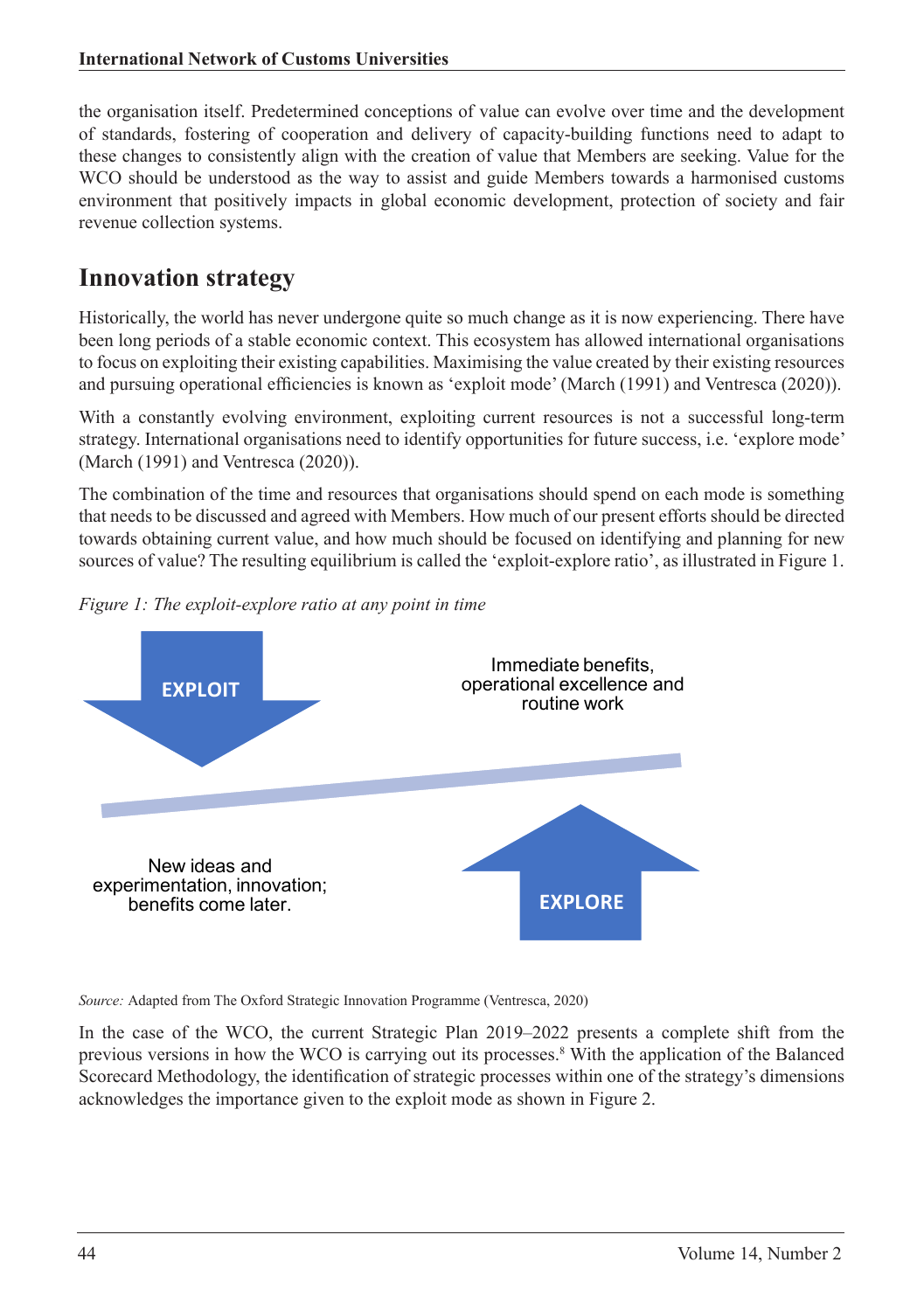



*Source*: World Customs Organization 2019, *Strategic Plan 2019–2022.*<sup>9</sup>

# **The WCO's strategic map 2019–2022**

At the same time, the WCO's Strategic Map takes into consideration the 'explore mode' when talking about organisational needs to be developed to improve such processes.

To engage in the explore mode, existing processes need to be discarded and new processes need to be put in place (Pisano, 2015). The new procedures must give room to developing ideas and opportunities. This needs to be embedded in the core of the organisation, together with a culture that embraces risk-taking with a purpose. Although a new and more inclusive process was implemented through the realisation of six regional consultations, the WCO's Strategic Plan still needs to be aligned with the environmental scan and appropriate action plans. There is clarity in the Internal Processes perspective, which would mean that the exploit mode is being prioritised (this is in line with the Strategic Plan cost allocation), but concrete actions and processes need to be implemented to ensure the objectives in the Learning and Development (L&D) perspective are met.

During these consultations, Members decided to place the use of technology, the need for research and analysis, and raising the profile of the WCO and promoting Customs' role, in the L&D perspective, which means these are the areas in which the WCO needs to put in place new processes and invest resources in line with the explore mode.

An important change in WCO Strategic Planning is the introduction of managing it as a continuous process. This is relevant because Members and the Secretariat need to understand that it is natural to have a strategy that is evolving, considering internal or external changes. Throughout the current crisis this has been clearer than ever since priorities are changing, the context is constantly changing, and the way of approaching different challenges is also changing. The WCO's Strategic Planning Cycle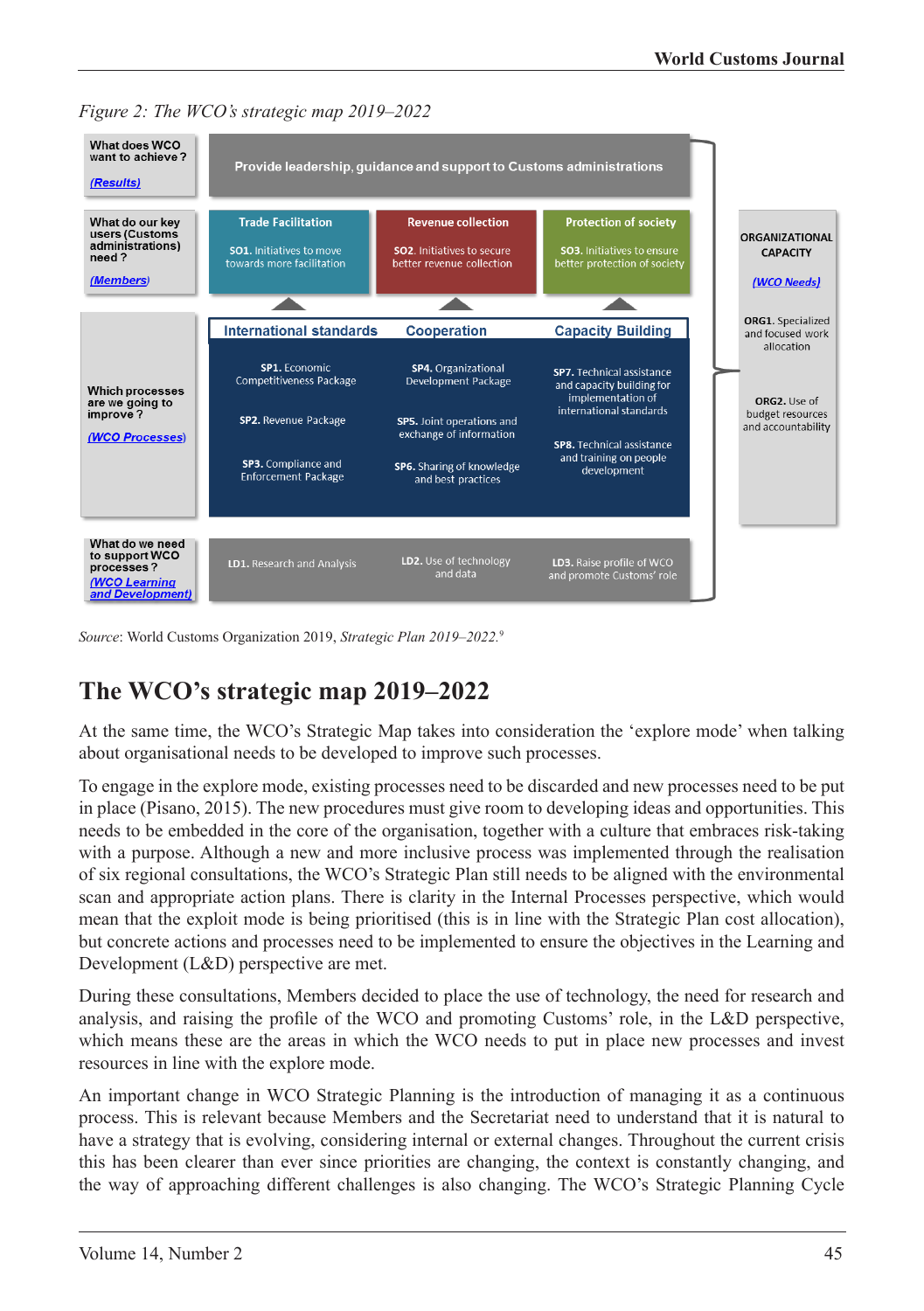provides the much-needed flexibility for the strategy and, together with the new monitoring tool on the implementation of the Strategic Plan,10 creates enough space to adapt the strategy (Figure 3). This flexibility is also key in developing an innovation culture within the organization.





*Source*: World Customs Organization 2019, *Strategic Plan 2019–2022.*<sup>11</sup>

The 'explore mode' needs to implement innovation processes that focus on trying to identify new opportunities to create value by developing the use of new technologies, drawing up new research papers and analysis, and creating new ways of promoting the role of Customs. All these will occur in a new dynamic post-COVID-19 context which will demand a different and specific set of skills and organisational capabilities.

The aim is to reach the right balance between the 'exploit' and 'explore' modes and to create enough value today by perfecting the operation of the organisation, but to also have enough resources to devote to experimenting with new ideas and developing services that create value in emerging trends. This could be achieved by a better linkage between the Strategic Plan and the WCO's Environmental Scan.<sup>12</sup>

Junni et al. (2015) propose a mix of structure and culture within an organisation to build capacity for innovation. They present a framework that organisations can use to balance their exploit-explore ratio considering three main categories:

- 1. Human resource management. Human resource practices should support the organisation's capability to do both: exploit and explore. Policies should be in place to motivate staff to pursue innovative behaviours and management to promote leadership by measuring their performance associated with innovative practices.
- 2. Organisational structure. The structure of the organisation needs to facilitate the exploit and explore activities in the right way by separating its different units according to their goals and functions.
- 3. The organisation's culture should promote shared values and sustain social networks to enable collaboration and exploration tasks.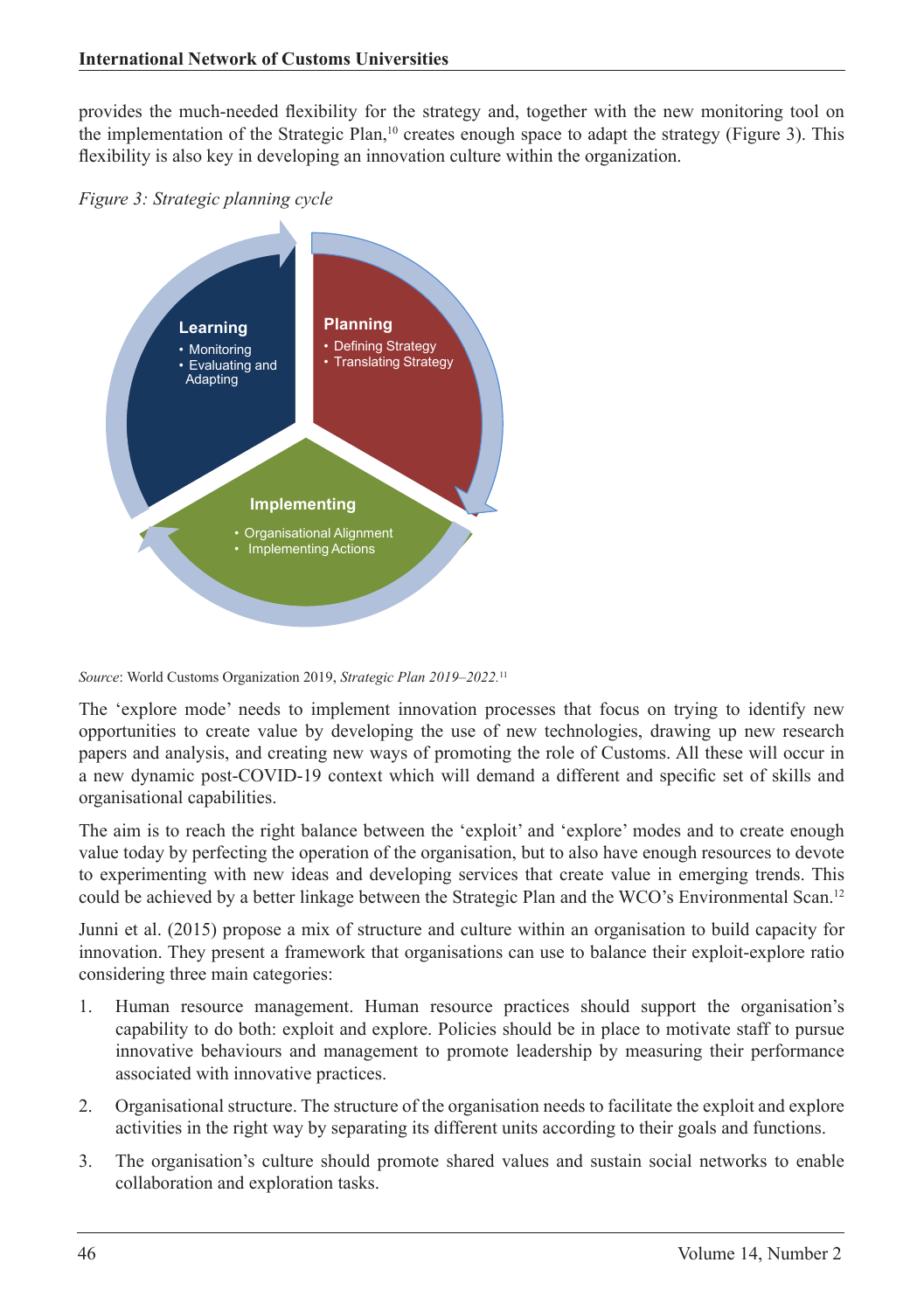In the first category, the WCO needs to work on a solid human resources policy. A range of processes needs to be underscored so that talent, attention and expertise can be shaped adequately through standardised hiring and selection processes, a well-established reward system, coherent, updated and clear job designs, and the arrangement of teams with complementary skills.

In the structural category, the WCO's structure needs to define which activities are linked and how information should flow between the different units, who makes decisions and on what terms, and who is accountable to whom and in what manner. Evidence suggests that features such as collaboration, decentralised decision-making and intrinsic incentive schemes are key in promoting innovation.

Changing an organisation's structure or processes alone will not change how people interact within it or how different routines can be linked. This requires a deep change in the culture of the organisation. Culture needs to reinforce the commitment to experimenting, exploring and learning new ways of doing things. Features such as failure tolerance, experimentation, open communication and non-hierarchical or flat structures often promote innovative cultures.

# **Types of innovation**

Organisations are established in a way that allows them to do what they excel at. Best practices and the routines that accompany them form part of an organisation's structure and strategy. In other words, organisations are built around routines, and these routines are built into sets of tasks and activities that are difficult to change. Usually, innovation goes against these existing successful routines.

Innovation is built upon procedures and routines which fit best within the strategy of the organisation. Depending on the type of innovation that the organisation is seeking, changes and adjustments need to be made to the strategy. Teece (1986) summarises the types of innovation as:

- 1. Product and service innovation: this is the most common type of innovation. Usually it is about exploiting current capabilities or procedures by increasing the volume of production or finding cost efficiencies. This type of innovation usually produces an immediate and short-lived impact and is better implemented when markets and ecosystems are stable.
- 2. Business model innovation: this type of innovation has become more frequent since the launch of the Internet. It focuses on creating new activities, creating a link between existing activities, or changing areas that perform certain tasks with the purpose of outperforming competitors. The creation of digital platforms is currently a common tool of business model innovation.
- 3. System-level innovation: this type of innovation considers a broader sectorial or societal reordering. It usually starts in an individual process and in how it interacts with other processes, or in other words, a part of the system that influences other parts of the system.

An example of innovation for the WCO at the product-service level would be to find efficiencies in the process of developing standards and guidelines or including a new component that could add value for Members when delivering capacity building or technical assistance. This would be in line with exploiting the current resources and capabilities through operational efficiencies.

As a business model innovation, the WCO could explore new ways of doing things and creating additional value in its current deliverables. An example that could help illustrate this is migrating from the current traditional face-to-face method of delivering capacity building to online delivery. This uses the opportunities created by the available technology in the market. Online meetings and the use of videoconferencing solutions is another way to innovate at the business model level and is something that has been implemented due to COVID-19. A platform to share information that results in value to Members is another way of innovating.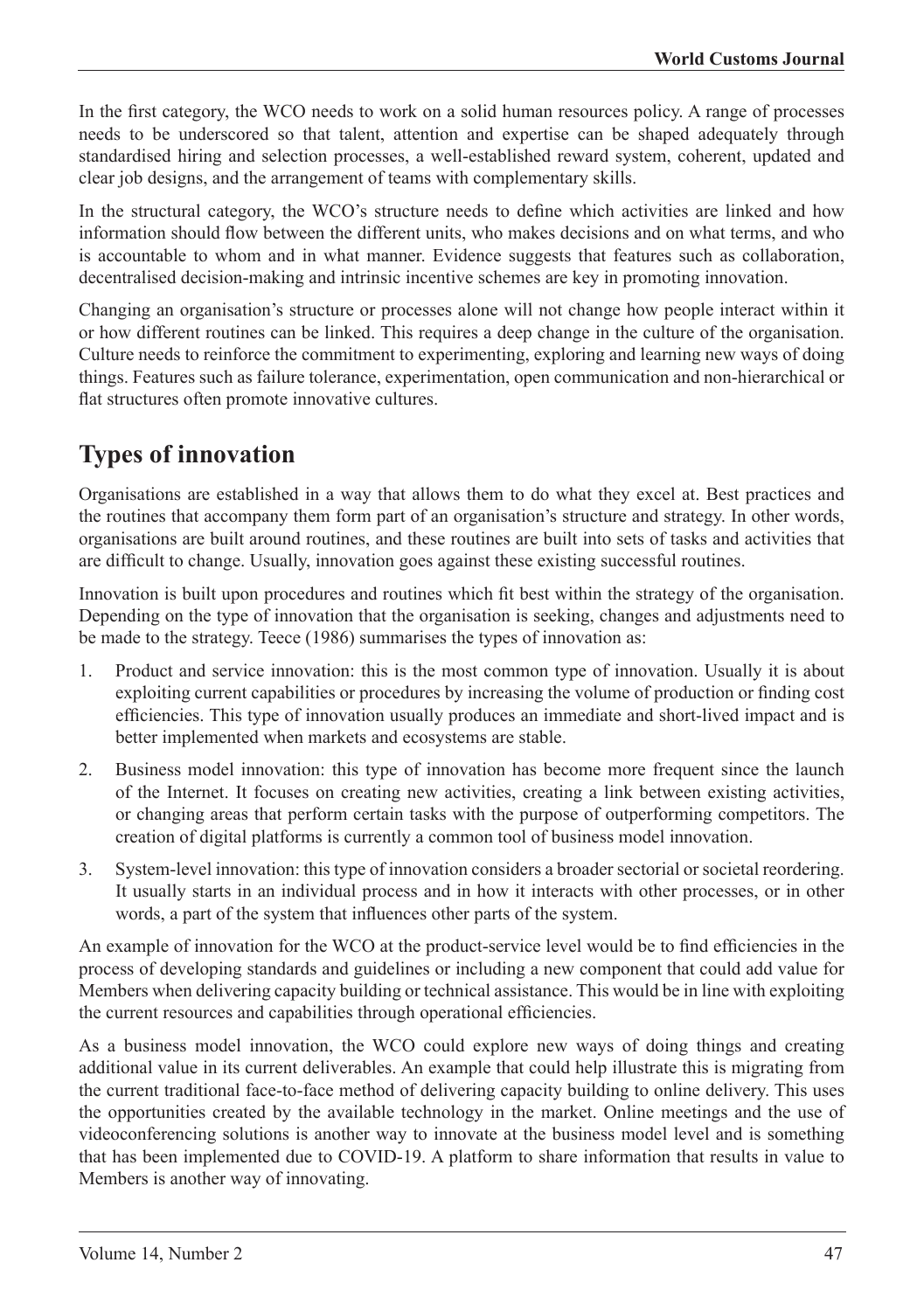Regarding system-level innovation, the WCO could think of an innovative process that disrupts the environment in which international organisations operate. This could involve creating value in new ways not seen before, for instance, by implementing specific activities to assist Members, or carrying out actions that will impact the system in which customs administrations work.

Systemic innovation might better enable a consistent impact but usually is regarded as a more radical change and faces stronger cultural resistance; however, it can be obtained as a result of other innovations at the product or service and/ or business model levels that can work as enablers. Moving innovation from one type to another could be regarded as more of a linear progression than a radical change, smoothing the organisation's adaptation process.

# **Organising for innovation**

Innovation does not just happen; it is something an organisation must work for. Innovation is complex and needs to be placed at the core of an organisation, together with processes that structure and encourage it.

De Jong et al. (2015) performed a multi-year study comprising interviews, workshops and surveys involving over 2,500 executives and more than 300 companies in a broad set of sectors and countries, and found that eight essential attributes were present, fully or partially, in every case that presented a higher performance due to innovation. They summarised these eight attributes as follows:

- 1. Aspire. Accept innovation to grow or stay relevant and establish targets to reflect this.
- 2. Choose. Invest enough time and resources in a measured risk portfolio of initiatives.
- 3. Discover. Find insights into what matters to stakeholders and understand the impact of these changing needs. This attribute could also be called 'rediscover' since the environment is frequently changing.
- 4. Evolve. Create robust and scalable new business models that provide sustainability and resilience to the organisation.
- 5. Accelerate. Outperform competition with faster and more effective ways of identifying, implementing, and capturing value.
- 6. Scale. Launch innovations in relevant ways to stakeholders, in the right volume and at the right time.
- 7. Extend. Create and capitalise on alliances and partnerships. Create new external networks that provide additional value to the organisation's outcomes.
- 8. Mobilise. People within the organisation must be motivated, compensated and organised to innovate repeatedly.

The study shows that a comprehensive system or set of routines based on these eight essential attributes has a strong positive correlation between innovation performance and economic performance. Mastering at least five out of these eight attributes already demonstrates this result, which is improved even more when at least seven attributes are implemented.

An assessment of these attributes within the WCO reveals the following, as outlined in Figure 4.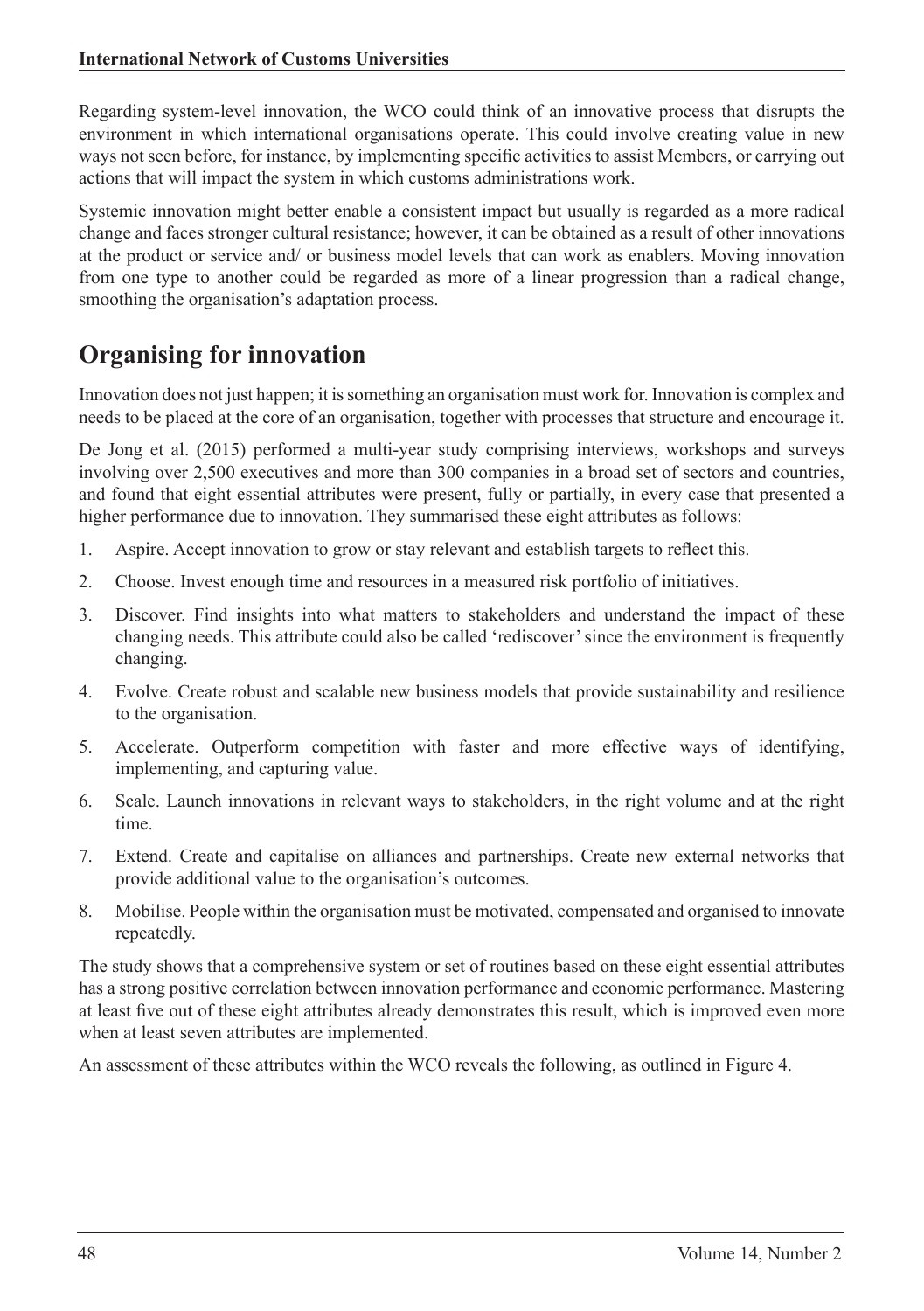

*Figure 4: Assessing the attributes within the context of the WCO*

The ways in which organisations structure and allocate their activities and resources are important when they are striving to innovate. It is not uncommon to see innovation run counter to an organisation's successful practices. As we saw before, it is desirable to find a balance in the exploit-explore modes to be successful. Tushman et al. (1996) define this balance as organisational ambidexterity which is defined as the ability to simultaneously pursue both incremental and discontinuous innovation, hosting multiple contradictory structures, processes, and cultures within the same organisation.

Meyer (2014) presents an extensive literature review on the matter and proposes to analyse four levels that help measure an organisation's capacity to create and innovate: Organisation, Management, Staff, and Environment (OMSE). I will refer to these four levels as the OMSE framework which can be used as a toolkit to build capacity for innovation. The four levels of the OMSE can then be associated with 110 main categories and can help examine its components and interactions in relation to innovation and can help assess the eight essential attributes mentioned above. At the four-level dimension, the OMSE framework refers to the following:

• Organisation: this refers to how the strategy and plans are formulated to pursue innovation. The goals established in the mission and vision statements as well as other overriding factors such as convictions and values.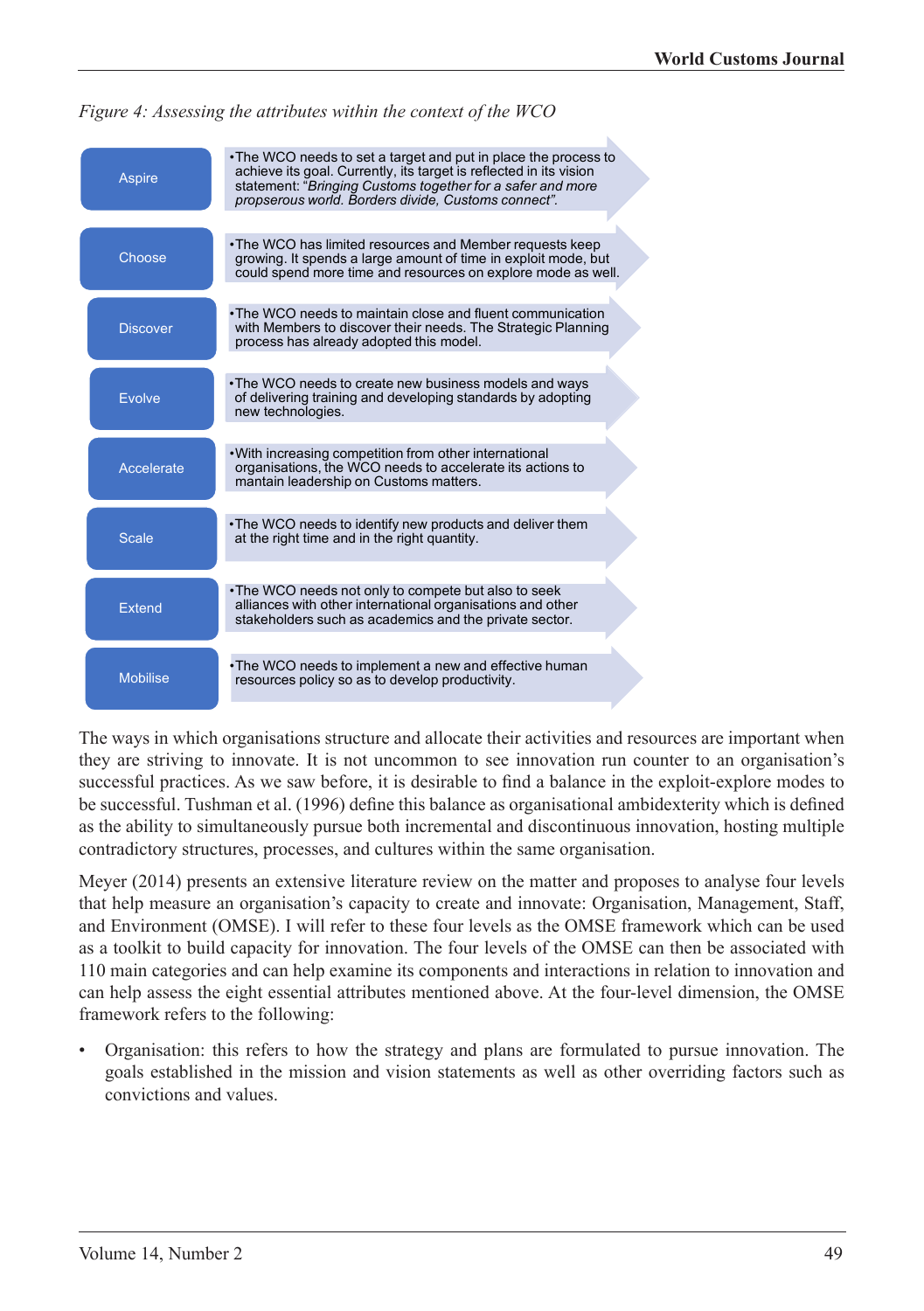- Management: This refers to the structure of the organisation and the capabilities that this arrangement provides. Processes and activities interact to encourage the innovation process; specific processes that help generate ideas, develop them, assess them, and implement them in a way that expands their value. The type of leadership and management that allows for creativity and the granting of resources.
- Staff: this considers people's diversity and inclusion. It incorporates the different roles and backgrounds of employees. This is directly impacted by the organisation's recruitment and selection policy, as well as the way people are managed.
- Environment: this refers to the organisation's culture and its shared values and social norms within the organisation. It refers to how communication is promoted, the risk-taking culture and how the climate in the work environment is perceived.

The way in which these four elements are designed and reinforce each other enables an organisation to build its capacity to innovate. Applying the OMSE framework to optimise the way the WCO approaches these elements is another way of helping identify actions that can lead to innovation (Figure 5).





# **The innovation process**

There are different ways of organising for innovation, taking as a basis the OMSE framework and the eight essential attributes. The way an organisation structures its processes and resources might impact on innovation, by either promoting and supporting it, or blocking it.

A decision needs to be taken on how to shape the innovation process, and how to merge it with the ongoing activities and existing resources. This decision needs to be reflected in the Strategic Plan.

An innovation strategy should determine what types of innovation should be pursued. It should also align activities in relation to core innovation goals and the key competitive advantage that the company is trying to gain. A vital element in this strategy is the relationship between creating and capturing new value.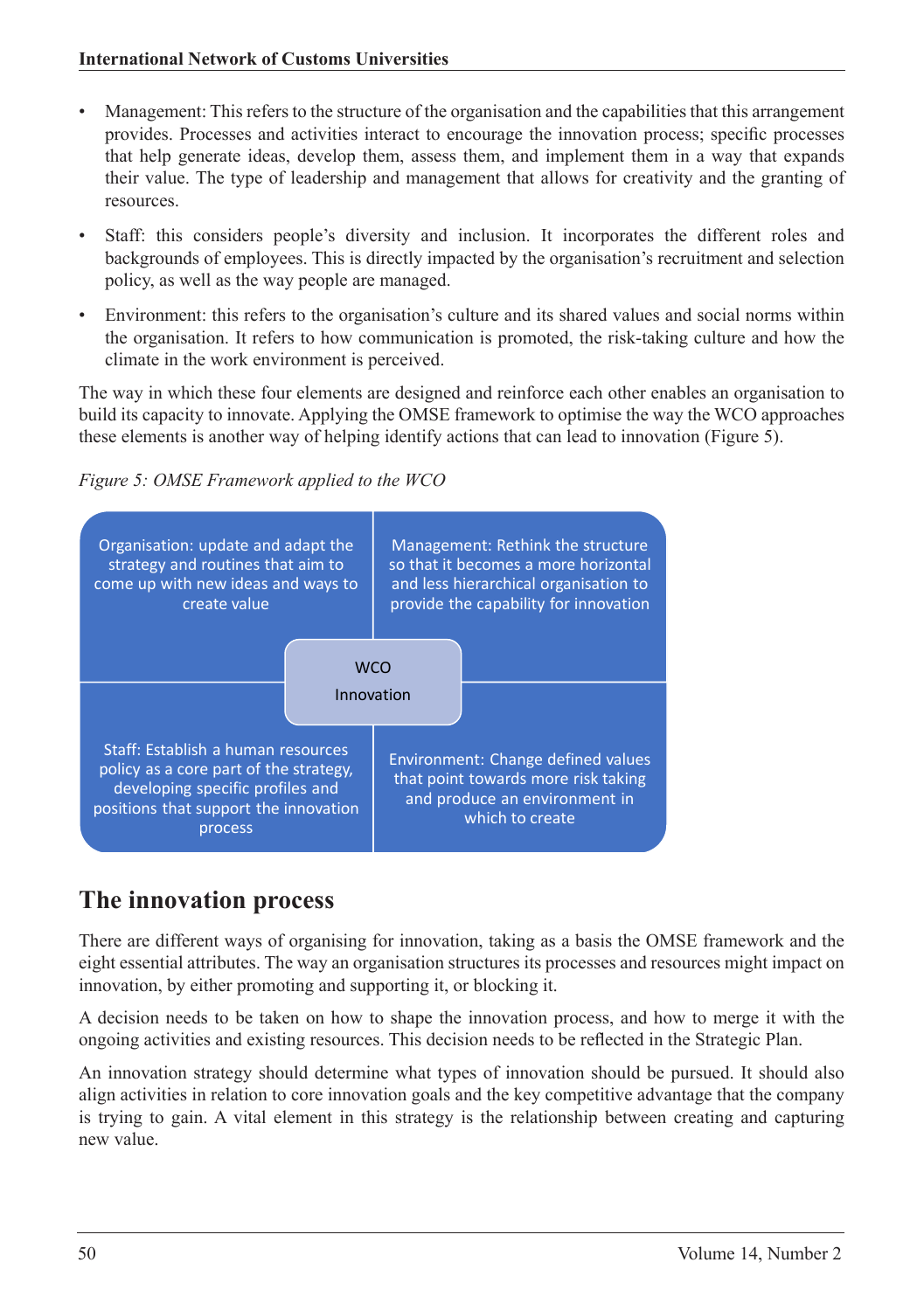Value creation can be defined as the degree to which final users believe they have gained value from a product or service. Value capture refers to the reward or profit that the organisation gets back from the final user (Verdin & Tackx, 2015). In other words, the more the WCO provides value to its Members, the more they will trust and engage with the organisation.

Well-established organisations can capture value for a long period without being innovative or creating new value because they have been leaders in a specific market and have been maximising their operational resources. However, in a dynamic and unsettled environment, such as a post-crisis situation, competition increases, and this value is almost certainly impacted negatively. As a result, organisations face a scenario that requires a deep strategic transformation towards innovation and value creation.

When the external context changes, the products or services provided by an organisation may no longer be relevant. For a long-term solution, organisations need to find ways to innovate and sustainably create value. Despite the desire to find new ways of creating values, many institutions fail. Besides following and aligning the right elements in the organisation (based on the OMSE framework or the eight essential attributes presented before), according to Pisano (2015) leadership needs to also consider:

- 1. What type of value from innovation is being pursued? This could be either economic or social benefit, for instance.
- 2. How will value be captured from innovation? What will be the competitive advantage that could differentiate the organisation from the rest?
- 3. What kind of innovation will create and capture value: product or service, business model or systems innovation?
- 4. How should resources be allocated to the different goals identified?

The answer to these questions needs to come from the strategy. One way to approach these dilemmas is to use the innovation strategy map (Table 1) which categorises innovation in the following three areas (Pisano, 2015):

- 1. degree of innovation (routine or radical)
- 2. locus of innovation (component or architectural)
- 3. source of value (core innovation or complementary assets).

| Table 1: The WCO current innovation strategy map |  |  |  |
|--------------------------------------------------|--|--|--|
|--------------------------------------------------|--|--|--|

| WCO current innovation strategy map |                                                                                                                                                                                                                                                                                             |  |  |
|-------------------------------------|---------------------------------------------------------------------------------------------------------------------------------------------------------------------------------------------------------------------------------------------------------------------------------------------|--|--|
| <b>Degree of Innovation</b>         | Currently more focused on routine innovations. Working groups are trying to find<br>improvements in existing products, for example RKC <sup>13</sup> Comprehensive Review,<br>HS Review and SAFE Framework of Standards update, among others.                                               |  |  |
| <b>Locus of Innovation</b>          | We can find more innovation in components or parts of the process delivered by<br>the WCO than in architectural matters. Discussion is starting on updating rules<br>of procedure and other governance issues, but it appears difficult to make radical<br>changes to founding instruments. |  |  |
| <b>Source of Innovation</b>         | Lately more focused on complementary assets, for example, the WCO has been<br>directing efforts towards complementing the implementation and use of the<br>WTO's TFA. <sup>14</sup>                                                                                                         |  |  |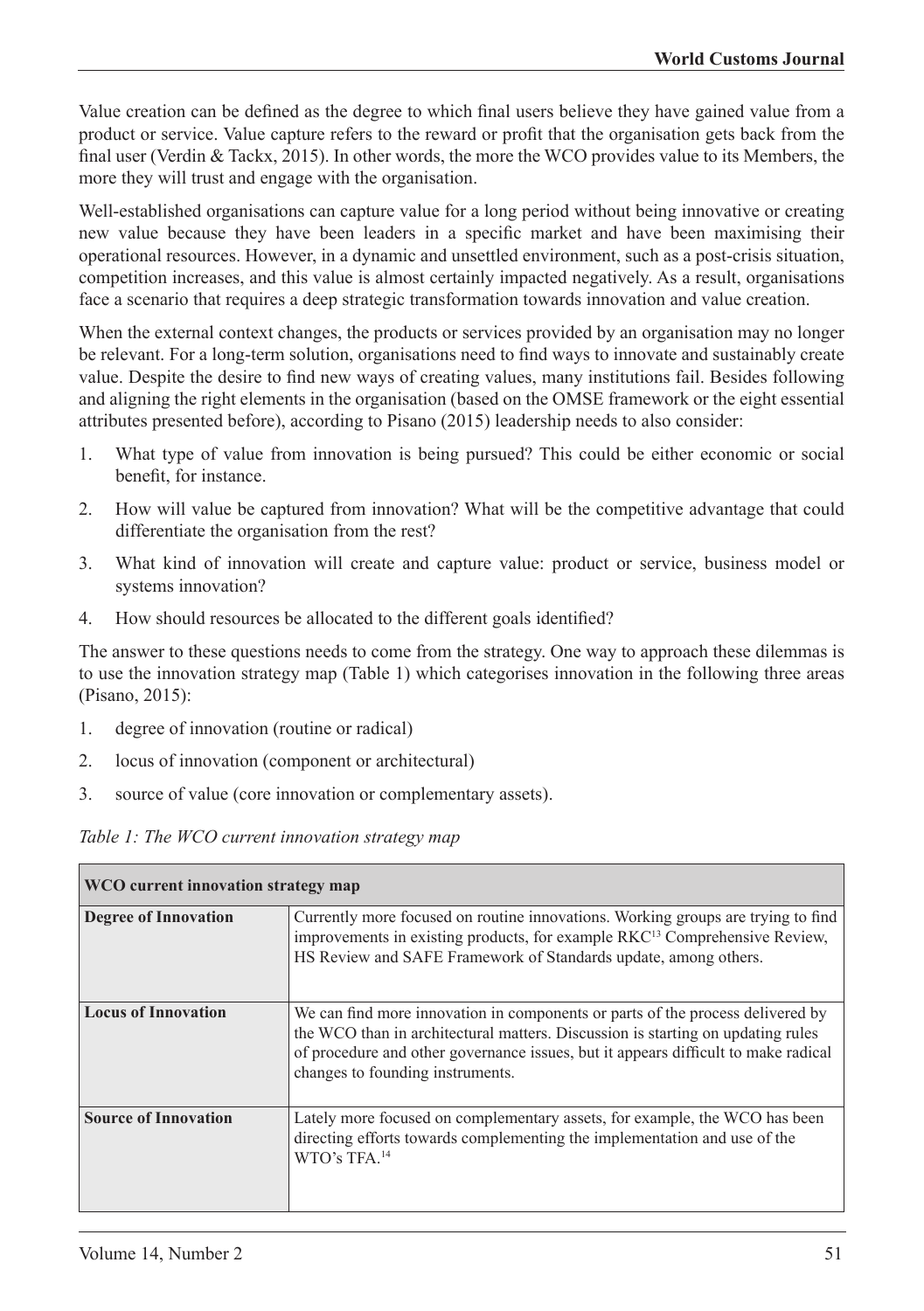An organisation can find a balance between each of these categories. The WCO is not necessarily always focused on routine, component, and complementary innovation; at certain times and in certain processes it can interact as well with radical, architectural and core innovation. However, the above analysis currently seems to be the most representative one.

This is no surprise since the priorities established by the Members in the 2019–2022 Strategic Plan reflect the organisation's current routines, processes, and tasks.

Any change to the strategy would require the WCO to reconfigure the roles, business systems and relationships that value creation is based on. The challenge lies in how to align the innovation strategy with the elements of the OMSE Framework and how to organise value-creation activities in ways to support such a strategy.

This challenge can be addressed by implementing the innovation value chain. In common strategy-based perspectives, the competitive advantage of any organisation is conceptualised under the value-chain model. The main imperative is to make sure that the organisation is delivering value at the correct process along the chain. Hansen and Birkinshaw (2007) introduce the innovation value chain to align innovation with the strategy by introducing the concepts of value creation and value capture.

The innovation value chain is inspired by the traditional strategy-based concept of value chains. The traditional value chain divides the activities of an institution into support activities (research, human resources, technology and other) and primary activities (those directly involved in the physical development and distribution of a product or service such as operations, logistics, sales, and other). Both sets of activities produce value and should be organised in a way that optimises competitive advantage (Porter, 2001, pp. 50–66).

As mentioned, an innovative organisation is not just one that has good ideas or invents new things. An innovative organisation is one with the capacity to create and capture new value, and this requires alignment between the organisation's innovation strategy and its innovation process or innovation value chain.

The innovation value chain requires organisations to meet the dual strategic imperatives of value creation and value capture by describing three integrated processes in innovation:

- 1. generating new ideas
- 2. converting good ideas into value-generating outcomes (value creation)
- 3. deriving benefits from new products or services, business models or systems (value capture).

These three processes are separate but interdependent. If they do not recognise this interconnection, organisations may never capture the full value or impact of innovation. To establish an innovation value chain, the WCO could follow the steps illustrated in Figure 6.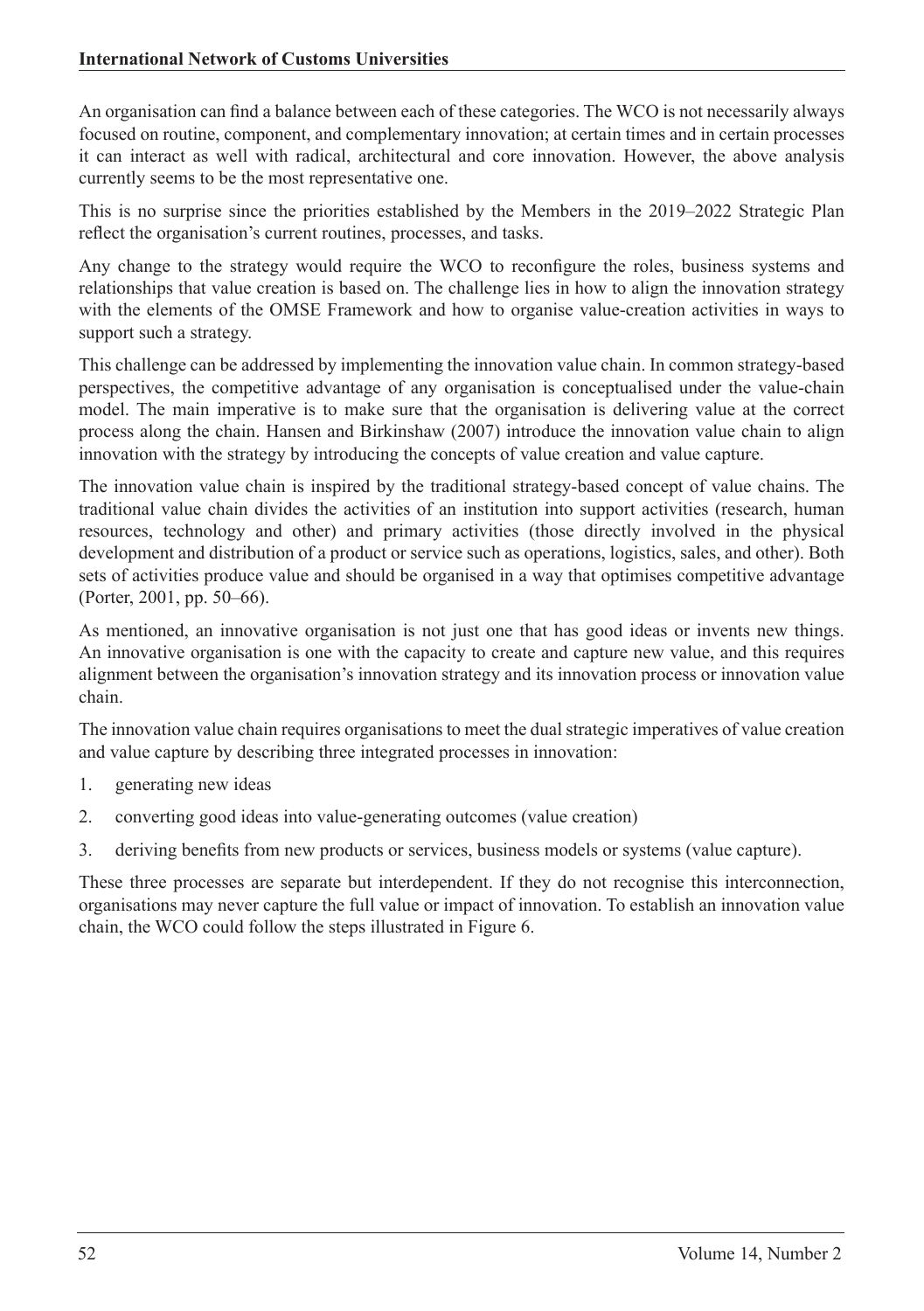*Figure 6: Steps towards an innovation value chain*



*Source:* Created by the author and adapted from Hansen and Birkinshaw (2007)

Leadership commitment and understanding of the innovation cycle is vital in all three stages. In terms of organisational structure, a division of labour that is set up for the work that the WCO has historically done is not necessarily going to be effective in moving new ideas through the value chain to facilitate innovation in the organisation under the new conditions following COVID-19.

The design of the division of labour needs to allow the WCO to innovate consistently and routinely. It should reflect the strategic imperatives of the organisation and could even be based on a distributed regional system.

The organisation should be open to discussing old ideas and connecting them with new ways, places, and combinations to implement them. All these activities must be framed under an innovation system that enables the practical implementation of a strategically aligned innovation value chain. The system must be understood as a set of processes and structures that prescribe how the WCO searches for ideas and creates and captures value.

#### **Implementation of innovation**

Introducing innovation and change can be incredibly tough, but it can also be equally rewarding in bringing together like-minded people and turning today's ideas into tomorrow's reality.

Different models exist to implement or operationalise an innovation strategy and innovation value chain. Three approaches can be assessed to determine which one would be the more suitable for the WCO depending on its Members' decision: Stage-Gate Systems, Agile Models, and Open Innovation Models, as follows:

1. Stage-Gate Systems: these divide the innovation process into different work tasks, from idea generation to implementation and post-implementation (Cooper, 1990). Stage-Gate Systems divide the process into stages, and each stage is more costly, risky, and resource-intensive than the previous one. In this type of system, each work stage is followed by a 'gate' or quality control activity. At each stage, a certain component of innovative work is added and at each gate a review is performed. If this is not passed, the next stage cannot start.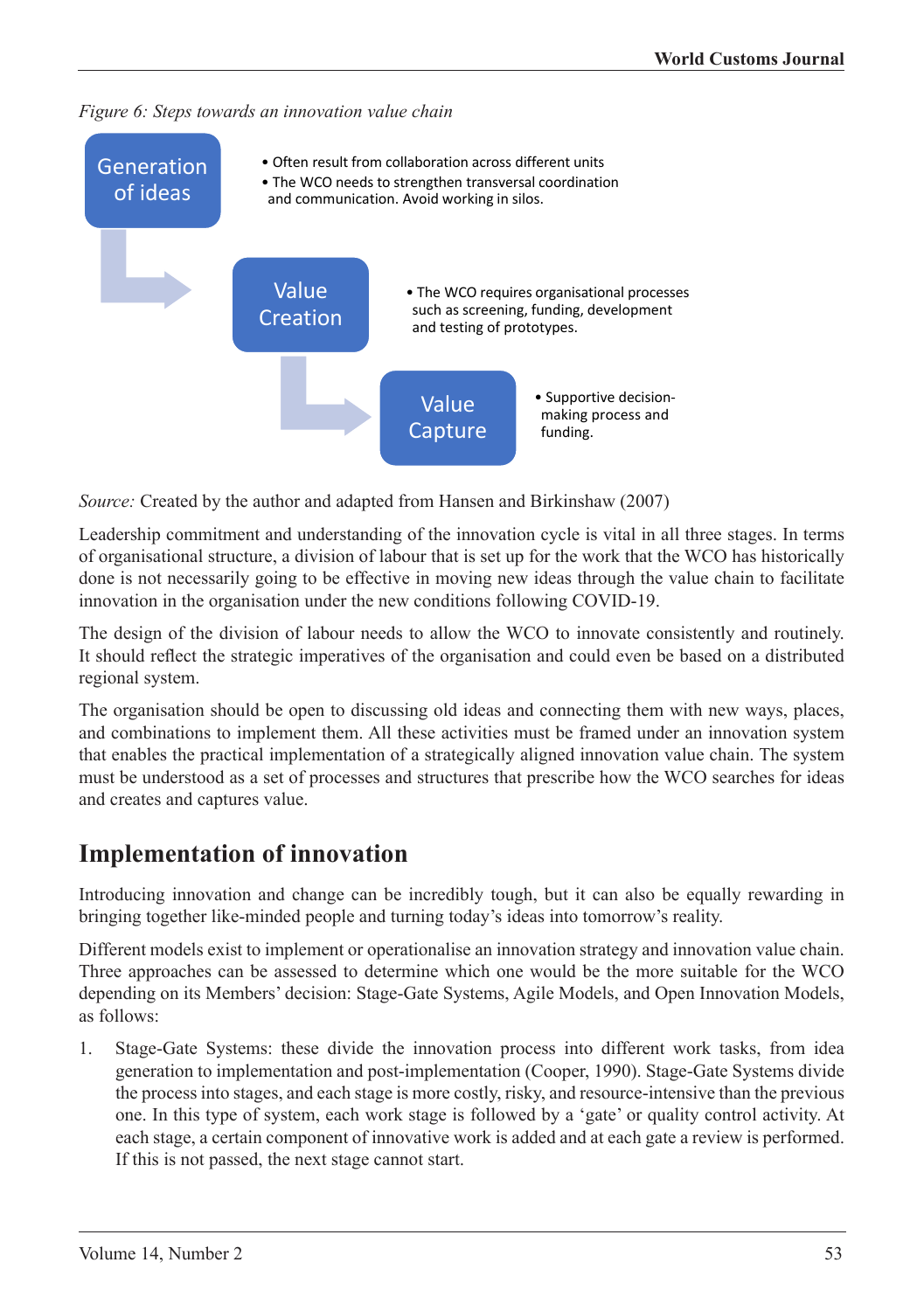- 2. Agile Model: essentially, this is a more flexible, iterative, and interactive process that follows six steps (Rigby et al., 2016):
	- a. A small, cross-functional, and self-managed team is created with a team leader
	- b. The team develops ideas and leadership ranks in terms of financial feasibility and value to stakeholders
	- c. The team breaks up the top-priority tasks and works on these over short periods of time
	- d. The team convenes daily to resolve problems and report progress
	- e. Products are tested, feedback is implemented immediately
	- f. Once each priority is complete, the next one is tackled.
- 3. Open Innovation: this method represents a shift away from the traditionally closed and closely guarded innovation process. It involves a transfer of expertise, skills, and knowledge beyond the organisation itself (Chesbrough, 2003).

Some of the implications and conditions that need to be considered when deciding the approach to take towards implementing the innovation value chain are shown in Table 2.

| Approach                  | <b>Implications</b>                                                                                                                                               | <b>Strength</b>                                                                                                                                                                                                                                                                       | <b>Weakness</b>                                                                                                                                                                                                                 |
|---------------------------|-------------------------------------------------------------------------------------------------------------------------------------------------------------------|---------------------------------------------------------------------------------------------------------------------------------------------------------------------------------------------------------------------------------------------------------------------------------------|---------------------------------------------------------------------------------------------------------------------------------------------------------------------------------------------------------------------------------|
| <b>Stage-Gate Systems</b> | Organisation is divided into<br>project teams and senior<br>managers are required to<br>act as gatekeepers for all<br>projects.                                   | A rational approach<br>based on incremental<br>improvements and evidence-<br>based decision-making.<br>Minimises risk. Useful in<br>incremental or component<br>innovation.                                                                                                           | Useful in predictable<br>innovation scenarios, not<br>for coping with uncertainty<br>and the current fast-paced<br>conditions. Not much<br>flexibility.                                                                         |
| <b>Agile Model</b>        | Cross-functional team<br>totally dedicated to the<br>innovation process.<br>Strong leadership with<br>an understanding of the<br>innovation process is<br>needed. | Allows creativity<br>and responses to new<br>information. Accelerates the<br>process of innovation by<br>performing tests after each<br>short sprint. Works best<br>for complex problems in<br>turbulent environments.                                                                | A very self-directed<br>process which limits the<br>participation of people<br>outside the small group.<br>External context is not<br>always considered.<br>Needs frequent testing of<br>improvement, access to final<br>users. |
| <b>Open Innovation</b>    | Develop capabilities to<br>engage with external<br>information and sources of<br>insight. Collaborate with<br>external people and other<br>institutions.          | Takes into consideration<br>the external context and<br>can base its core work<br>on independent research<br>units. When a trend or<br>threat is poorly understood<br>by the internal structures,<br>this approach allows<br>organisations to notice signs<br>of forthcoming changes. | Could involve more<br>complex governance<br>arrangements such as joint<br>ventures, Memorandum of<br>Understanding (MoU) or<br>other type of agreement that<br>can make the process slow<br>and limited.                        |

*Table 2: Implications and conditions to consider when implementing innovation*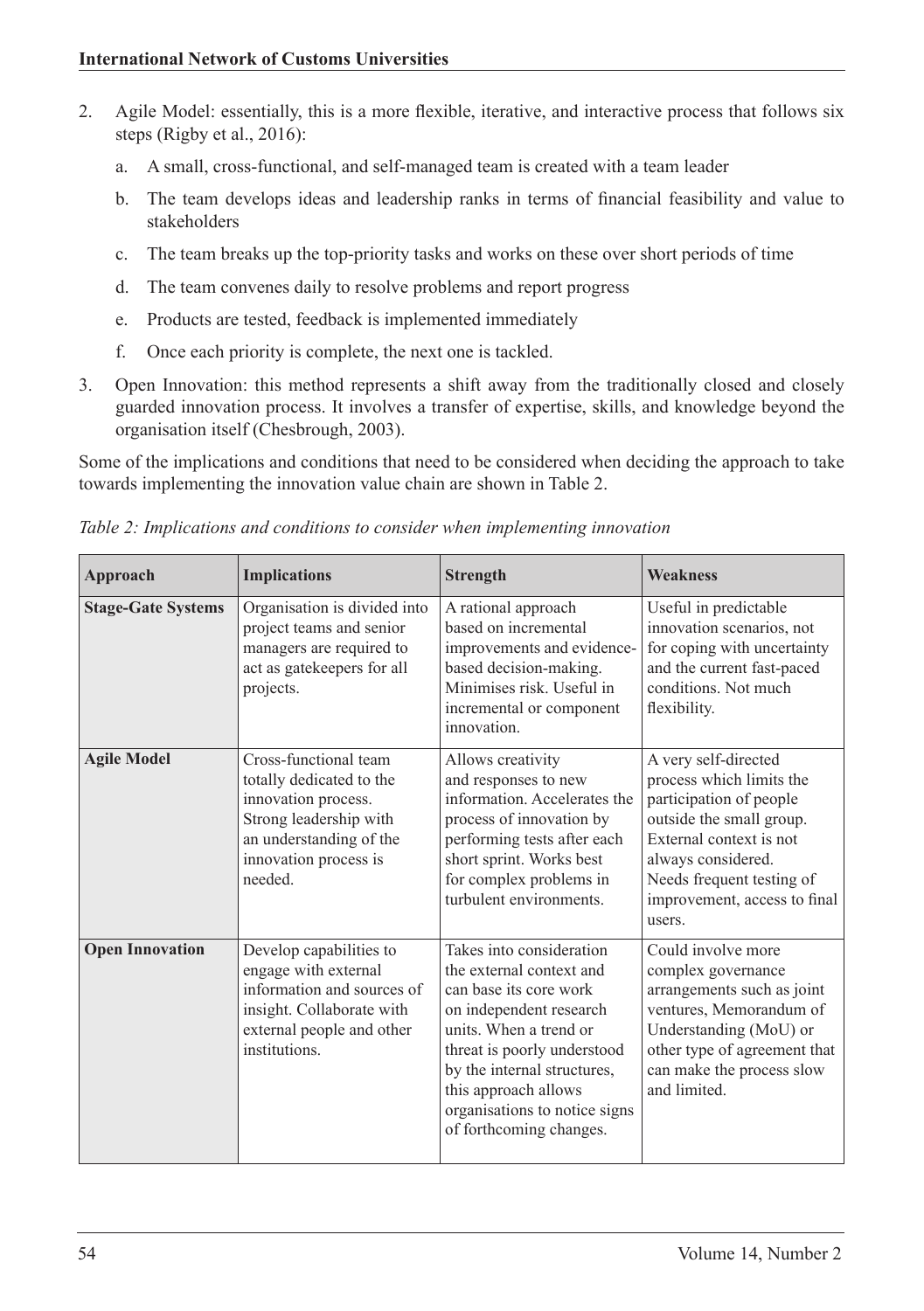To consider which type of innovation approach is better for the WCO, the WCO Council would need to discuss in detail each approach's strengths and weaknesses, and the organisational implications. Each of these alternatives requires organisational reforms and has funding implications that need to be analysed.

#### **Drivers of innovation**

Innovation is a complex process, driven by different influences and sources. Several models are used to determine what drives innovation in an organisation.

Innovation is commonly linked with technology solutions, but it can also be driven by several other different factors. According to Schumpeter (1942) innovation leads to gales of 'creative destruction', as innovation causes incumbent ways of doing things (supply chains, governance forms, technologies of capabilities) to become obsolete and supplants them with new ways, developments, capabilities and structures. This model works at a broad level where new technologies and associated complementary activities create and destroy existing structures.

According to Geroski (2003), the supply of innovative offerings drives the evolution of new markets. He argues that supply drives new markets and that demand is initially inchoate or without a form; hence, demand in new markets awaits a dominant design with specific features and attributes. This is known as the supply-push innovation model.

Geroski (2003) also introduces the demand-pull model. This model begins with the assumption of demand from existing customers. In this case, final users can specify demand beyond their current experience of a product or service offering and thus play an important role in driving innovation.

As mentioned before, technology is another common driver of innovation. A way of understanding the dynamics of technology that shape innovation is through S-curves (Foster, 1986). Tushman et al. (1996) state that there is a pattern that describes evolution of innovation and organisational growth. S-curves can be used to describe this pattern as the performance of an innovation or a technology over time combined with Anderson and Tushman's (1990) four eras: Discontinuity, Ferment, Dominant Design, and Incremental Improvement. Basically, the four eras suggest that when a new technology or innovation emerges, there is a period of ferment which is mainly characterised by low performance and limited access. After this, a dominant design emerges which is followed by incremental changes that improve its attributes and efficiencies. Finally, a new product arises which produces an era of discontinuity and starts the cycle again. This trend can be reflected in an S-curve (Figure 7).





*Source*: Created by the author and adapted from Anderson and Tushman (1990)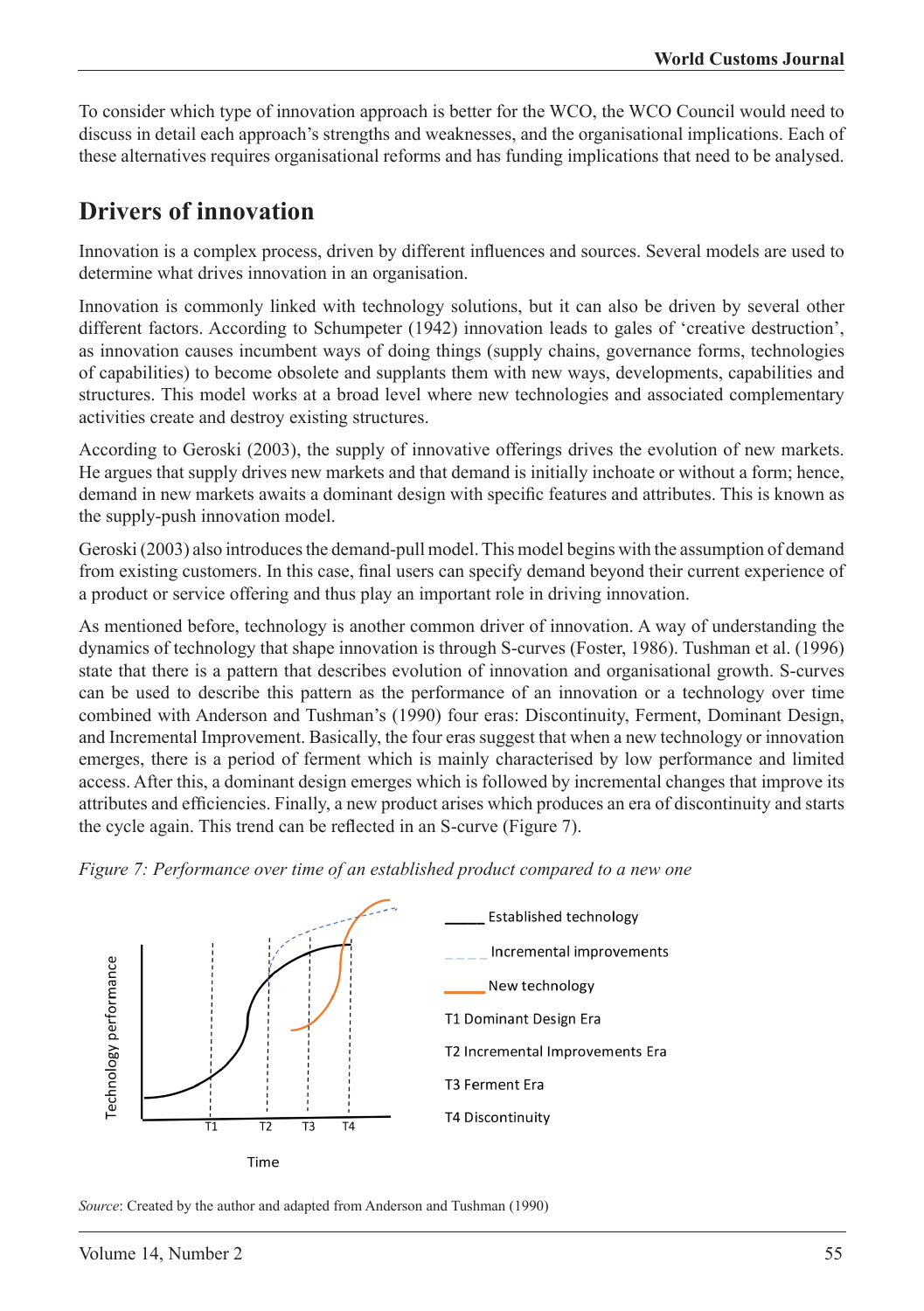Figure 7 shows how, if an established product or service remains in a state of exploit mode (incremental improvements), a new entrant will eventually overtake its performance space. However, if the established product or service focuses on the explore mode, it is possible to outperform the new entrant.

It is important to consider that, while technology can have an important role in innovation, innovation itself does not rely on technological advances. Disruption too often overvalues the role of technology; however, technology alone cannot achieve anything. Technology provides opportunities which can have an impact depending on how they are used, and on the building of sociotechnical systems.

Another common driver of innovation is the final user. The user-driven innovation model is also a recent approach. This model puts the end user at the centre of innovation. The process of designing and creating new services and products starts from a clear understanding of the user's needs. In this model it is important to put in place mechanisms that help the organisation predict what the end user will need in the future.

The WCO could take a combined approach. Since its relationship with final users (Members) is close, they need to be placed at the centre of innovation processes. Members are usually engaged during the whole process of developing standards or creating new structures so they can heavily influence the process in both the supply-push and the demand-pull models. On the other hand, the Secretariat also has a privileged perspective on matters around the world, and its staff is usually extremely prepared to engage in innovation processes independently.

The use of technology is key in an innovation process in which the WCO might engage in the future; however, this is not the only component of innovation. Value from innovation is created by combining organisational competencies, technologies, and Member inputs. The WCO's Single Window tool is a clear example of a well-established platform that creates value to Members and gives customs administrations a leading role when implemented and it is now in many countries going through incremental changes. According to the performance over time of an established product, the Single Window might soon face the threat of new entrants; thus, Members and the Secretariat need to work together to create a new ecosystem to improve the WCO's creation and capture of value.

# **Leadership and innovation**

As stated before, for innovation to be successful and part of the core functions of an organisation, leadership must strongly support and understand the process. Leadership is not only found in top management; it is also found in other groups and possibly in the culture of the organisation itself.

According to Bolman and Deal (2017), there are three ways in which we can conceptualise organisations and the way they work. These are linked to the way they implement leadership and the way innovation can be engaged. The three main concepts are:

- 1. Structural or design view. The key is to design the right practices and processes in a routine. It works almost automatically, and the results of innovation are trusted in this way of performing. It is based on rationality and practice.
- 2. Contested arenas. These are organisations with certain unwritten rules, where resources and relationships are a key factor of leadership. This is a more political model that considers groups of people and coalitions that can agree or disagree in many matters but in the end are productive.
- 3. Cultural view. Organisations are places where meaning is made, where people perceive and make sense of things. Identity, roles, and organisational culture are key factors to consider.

These three views can provide important insights to help determine an action plan that considers critical activities to get things done and to implement innovation in the WCO.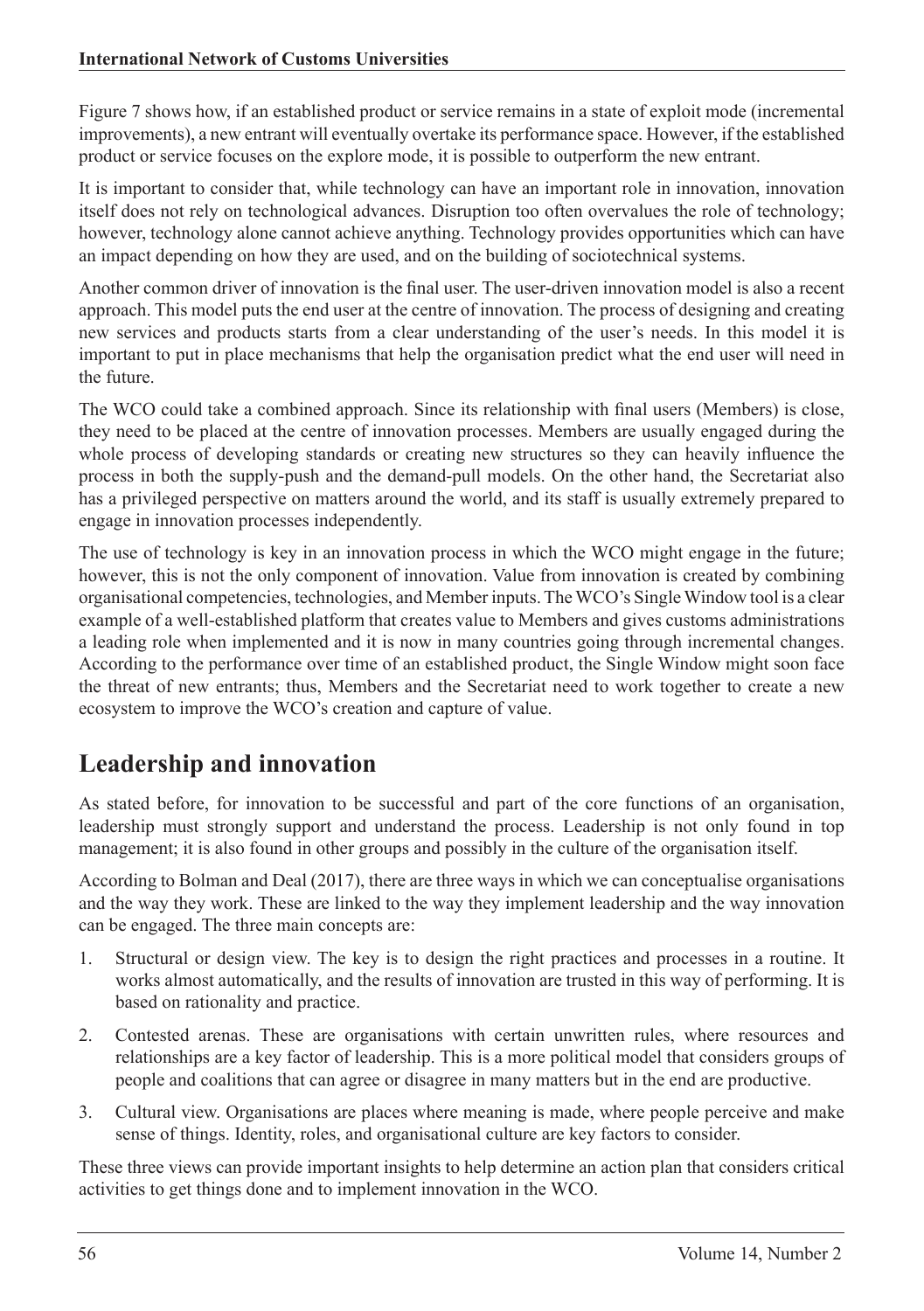The design view can provide insights into how the hierarchy is working and the nature of the decision process. This is the most common way to look at an organisation.

Contested arenas add to the classic design view. In terms of a contested arenas view, it would be helpful to determine: who is the dominant coalition? What are the key resources? How are internal conflicts being solved in a regular way?

Finally, if we take the third view, in cultural terms we should determine what the dominant meanings are within the organisation. How do we interpret things and what is the nature of the organisation: 'We are all customs officers, so we think in terms of Customs.' This is the dominant logic of the view of how we do things in the WCO, and it is important to understand it. It is important to consider that across Members we can find differentiated customs functions, spanning from security to facilitation of tradefocused approaches. These differences might orient the organisation's culture and shed light on the way people interpret their role as well as the type of leadership needed to carry out innovation strategies.

For each of these views, Bolman and Deal (2017) state that a characteristic set of leadership and managerial skills is needed, as shown in Table 3:

| Concept of organisation     | <b>Type of leadership</b>                                                                                                                                                                                                     |
|-----------------------------|-------------------------------------------------------------------------------------------------------------------------------------------------------------------------------------------------------------------------------|
| <b>Structural or Design</b> | Leaders are the architect. The leadership builds the infrastructure, creates rules,<br>determines hierarchy, and evaluates the decision process.                                                                              |
| <b>Contested arenas</b>     | Leaders are basically brokers. The leadership works among people and different<br>coalitions, builds new coalitions, and negotiates ideas. The leadership works out<br>the rules of the game and changes them when necessary. |
| <b>Cultural</b>             | Leaders have a more inspirational role. A leader is considered a wise person,<br>someone who stands between the everyday tasks of the organisation and the<br>wider, transcendent values.                                     |

*Table 3: The type of leadership needed in different concepts of organisations*

# **Conclusion**

The COVID-19 crisis is challenging the world. Governments and international organisations are no exception. The WCO has a clear mandate to assist, guide and provide leadership and, as part of this multilateral system, needs to find new ways of serving its Members.

Customs has been at the forefront of the response of governments to this crisis. Supporting global value chains by securing the flow of essential goods, while fighting and detecting illegal operations, has been fundamental in overcoming the crisis. The WCO has been at the forefront of this effort and has provided its Members and the global community with relevant information and a set of best practices and recommendations that have helped relieve the impact of the pandemic.

Nevertheless, there is more that can be done, and the future is uncertain. The 'new normal' is still to be defined and the WCO not only needs to adapt to the new reality but, in some cases, needs to lead it. One way of doing this is by implementing an innovation strategy.

There are many challenges ahead of us: as explained, organisations set routines to repeat what they do best, and changing these processes is costly and time-consuming. This confronts us with the challenge of overcoming inertia, to convince employees and Members that a new way can be established.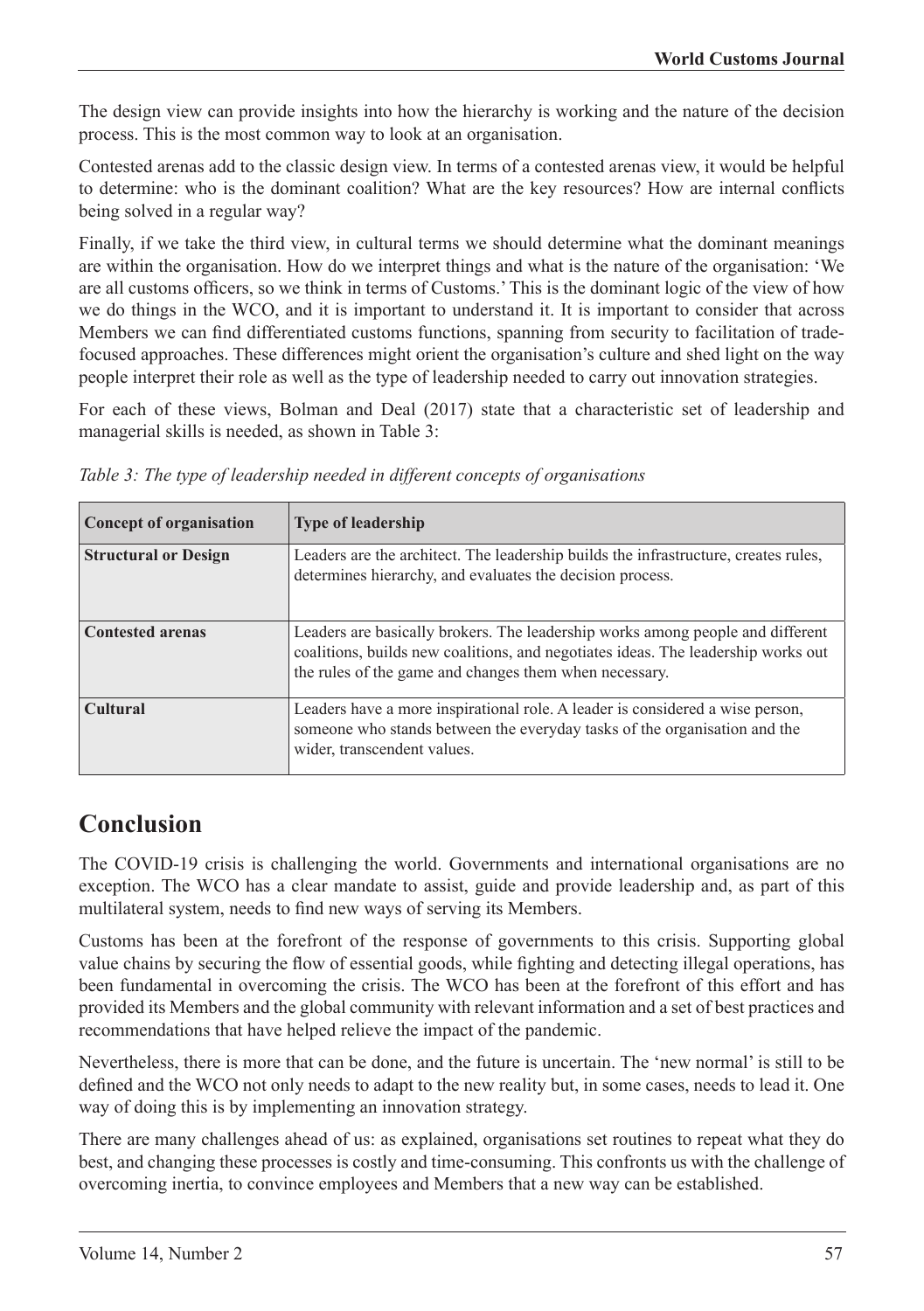How can we inject the organisation with sufficient innovation to add value for customs administrations?

This paper follows a methodical approach to innovation in the WCO that should start with the definition of the next 2022–2025 Environmental Scan and Strategic Plan.

The strategy must answer why we want to innovate and how we want to focus our resources to reach the proper balance between the exploit and explore ratio.

The strategy needs to determine within its priorities what type of innovation we want to pursue: service, business model or system? It also needs to perform an assessment of the capabilities we currently have and what we are lacking, and to establish concrete actions to acquire them if needed. By using the OMSE framework, we can align the structure of the organisation to the desired objectives set out in the strategy.

The Strategic Plan 2022–2025 needs to be better linked with the Environmental Scan to better identify current trends, opportunities, and threats, and establish concrete actions with concrete deliverables for customs administrations. In other words, the Strategic Plan should not only consider how we can be better in what we are currently doing, but also establish a clear innovation strategy map which identifies the degree, locus, and source of innovation. Members and the Secretariat need to follow a coordinated planning approach which considers innovation strategies that can help in crisis management and business continuity scenarios.

Once the Strategic Plan has been agreed by WCO Members, through the consultation process, an innovation value chain needs to be put in place. This innovation value chain should seek to generate good ideas, create value for Members through the implementation of these ideas, and capture value for the WCO itself through more engagement and trust from its Members.

The innovation value chain must be implemented through either a stage-gate system, an agile model, or an open innovation model. Potentially, this requires discussion of an internal reform and the reallocation of working areas to achieve more transversal collaboration and to avoid working in silos.

Discussion is needed of how the Secretariat's unilateral efforts can be incorporated, together with Members' synergies and contributions from other stakeholders. Engagement with stakeholders can be a central part of the strategy towards a more cooperative one. This approach might help overcome the risk of falling into a competition logic and instead finding strategic alliances that can help WCO differentiate and become more visible. Leadership throughout the process is important and a specific set of skills will be truly relevant for the process to succeed.

The ultimate reason for innovating is to create new forms of value. Some initial ideas of how to create value that could be adopted by the WCO are to:

- a) engage, adopt, and recombine technologies and procedures
- b) strengthen Member engagement through communication, coordination, and inclusiveness
- c) seek alliances or partnerships with other international organisations
- d) connect and experiment with other stakeholders
- e) engage and promote regulatory change.

Value is created only when ideas are implemented, and the outcomes of innovation are measurable. New sources and concepts of value arise frequently, for instance, millennials and Generation Z consider concepts such as environmental matters, cyber security, and happiness to be higher priorities than they were for previous generations. A strategy that places people and employees in the centre, seeking sustainability linked to the UN's Sustainable Development Goals could be attempted. The WCO needs to anticipate these trends and start a process of adopting these new forms of value at the same time as it engages in current global discussions.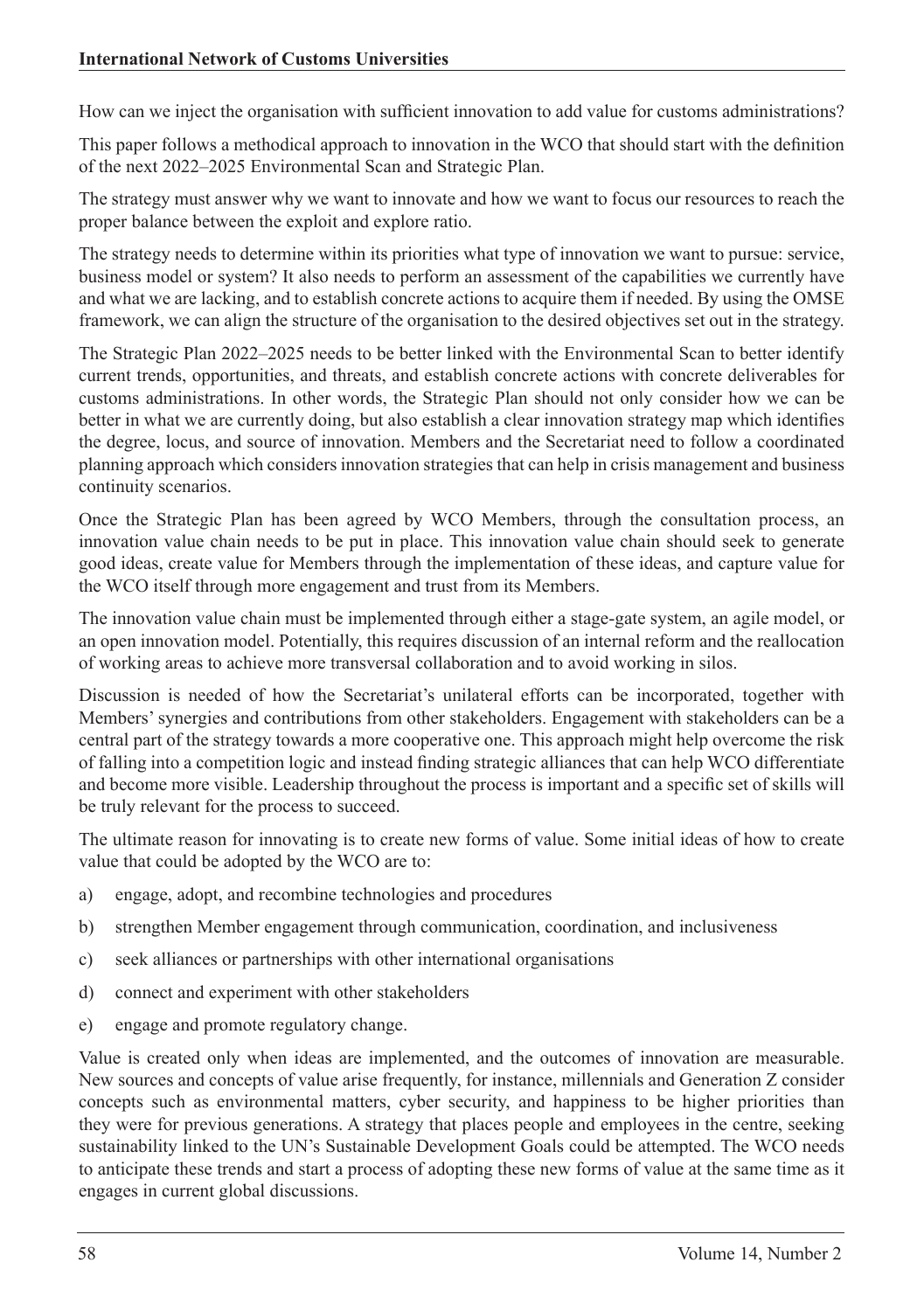The use of IT solutions is common in innovation processes. Digital economies are transforming life through better services, and by solving structural problems. By digitising services, governments can meet public expectations and become more efficient. The WCO can foster automation and the modernisation of customs procedures using new technologies. Many other international organisations may also be thinking this. In this competitive environment, the usual process of collecting best practices and developing guidelines could work, but will this work model be sustainable? Is the WCO ready to compete with other international organisations that have greater political influence? The answer is probably not for long. The customs community is facing challenging times and, to overcome them, we need to innovate and raise Customs' awareness by keeping the WCO relevant.

#### **References**

- Anderson, P., & Tushman, M. (1990). Technological discontinuities and dominant designs: a cyclical model of technological change. *Administrative Science Quarterly, 35*(4), 604–635.
- Bar Am, J., Furstenthal, L., Jorge, F., & Roth, E. (2020). *Innovation in a crisis: Why it is more critical than ever*. McKinsey Insights. https://www.mckinsey.com/business-functions/strategy-and-corporatefinance/our-insights/innovation-in-a-crisis-why-it-is-more-critical-than-ever?cid=eml-app
- Bolman, L.G., & Deal, T.E. (2017). *Reframing organisations: artistry, choice, and leadership* (6th ed.). Jossey-Bass.
- Chesbrough, H.W. (2003). *Open innovation: the new imperative for creating and profiting from technology*. Harvard Business School Press.
- Cooper, R.G. (1990). Stage-Gate systems: a new tool for managing new products*. Business Horizons, 33*(3), 44–54.
- Corbett, A. (2018, June 26). The myth of the intrapreneur*. Harvard Business Review*. https://hbr. org/2018/06/the-myth-of-the-intrapreneur
- De Jong, M., Marston, N., & Roth, E. (2015). *The eight essentials of innovation.* McKinsey Quarterly. [online] McKinsey & Company. https://www.mckinsey.com/business-functions/strategy-andcorporate-finance/our-insights/the-eight-essentials-of-innovation
- Foster, R.N. (1986). Working the S-curve: assessing technological threats. *Research Management, 29*(4), 17–20. https://doi.org/10.1080/00345334.1986.11756976
- Geroski, P. (2003). *The evolution of new markets*. Oxford University Press.
- Hansen, M.T., & Birkinshaw, J. (2007, June). The innovation value chain. *Harvard Business Review*.
- Jackson, N. (2011). *Mousetraps: a symbol of the American entrepreneurial spirit*. The Atlantic. https://www.theatlantic.com/technology/archive/2011/03/mousetraps-a-symbol-of-the-americanentrepreneurial-spirit/70573/
- Junni, P., Sarala, R. M., Tarba, S. Y., Liu, Y. & Cooper, C. L. (2015). Guest editors' introduction: the role of human resources and organisational factors in ambidexterity. *Human Resource Management, 54*(1), 1–28.
- March, J.G. (1991). Exploration and exploitation in organisational learning*. Organisation Science*, *2*(1), 71–87.
- Meyer, J. U. (2014). Strengthening Innovation Capacity through Different Types of Innovation Cultures. *Technology Innovation Management Review, 4*(12), 6–16. http://doi.org/10.22215/timreview/853
- Organisation for Economic Co-operation and Development (2020), *OECD Economic Outlook*, Volume 2020, Issue 1, OECD Publishing, Paris. https://doi.org/10.1787/0d1d1e2e-en
- Pisano, G.P. (2015, June). You need an innovation strategy. *Harvard Business Review*.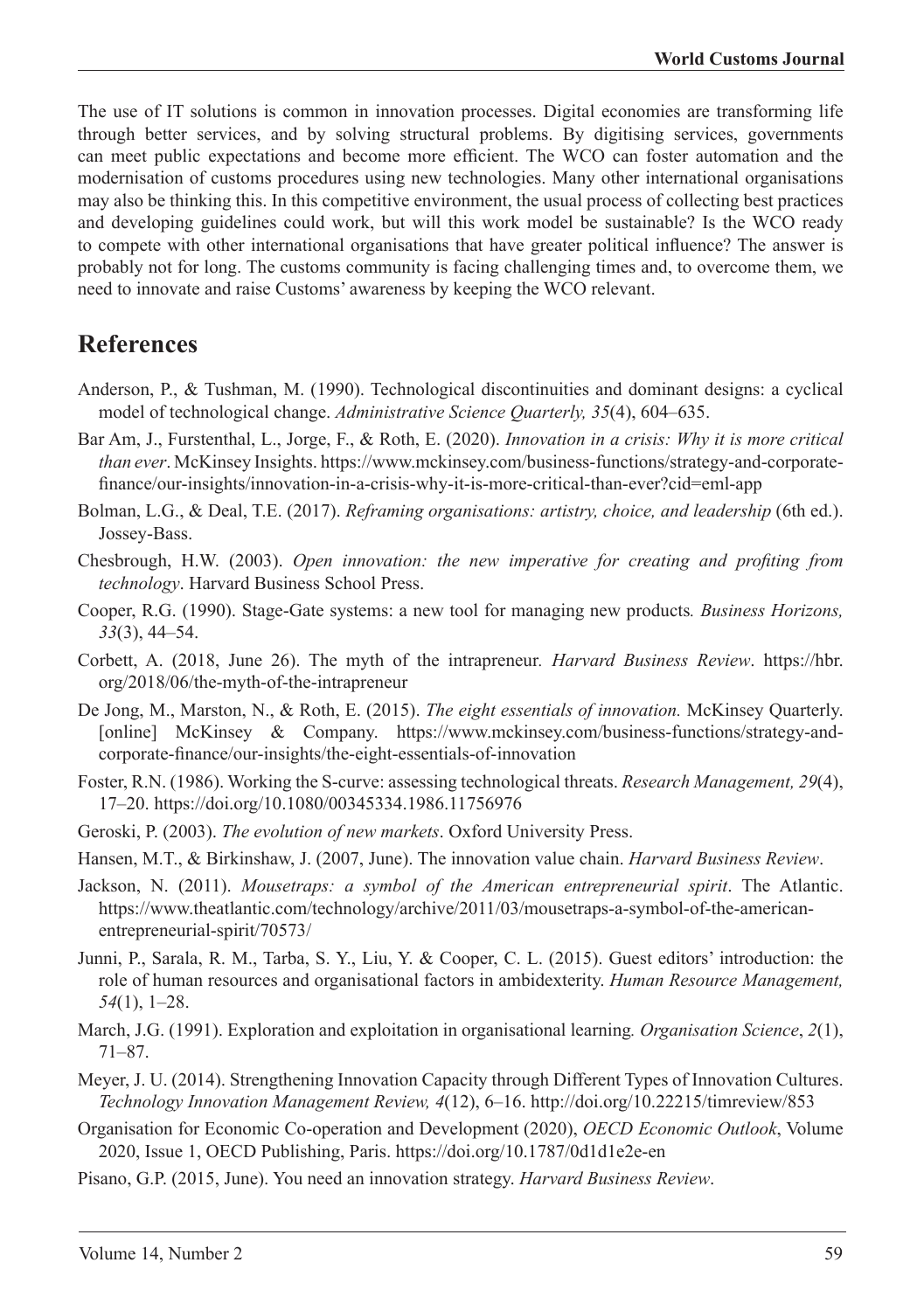- Porter, M. (2001). The value chain and competitive advantage. In D. Barnes (Ed.), *Understanding business processes*. Routledge.
- Rigby, D., Berez, S., Caimi, G., & Noble, A. (2016). *Agile innovation.* https://www.bain.com/insights/ agile-innovation/
- Schumpeter, J. (1942). *Capitalism, Socialism, and Democracy*. Harper & Bros.
- Teece, D.J. (1986). Profiting from technological innovation: implications for integration, collaboration, licensing and public policy. *Research Policy*, *15*(6), 285–305.
- Teece, D.J. (2017.) Dynamic capabilities and (digital) platform lifecycles. *Advances in Strategic Management, 37*, 211–255.
- Tushman, M.L., & O`Reilly, C.A. (1996). Ambidextrous Organizations: Managing Evolutionary and Revolutionary Change. *California Management Review, 38*(4), 8–30.
- Tushman, M.L., Lakhani, K.R., & Lifshitz-Assaf, H. (2012). Open innovation and organisation design. *Journal of Organization Design, 1*(1), 24–27.
- Tushman, M.L., & O`Reilly, C.A. (2013.) Organizational ambidexterity: past, present, and future. *Academy of Management Perspectives 27*(4), 324–338.
- Ventresca, M. (2020*). Lecture Notes: Oxford Strategic Innovation Programme*. Saïd Business School, University of Oxford.
- Verdin, P., & Tackx, K. (2015). *Are you creating or capturing value? A dynamic framework for sustainable strategy* (M-RCBG Associate Working Paper Series No. 36). Harvard Kennedy School.
- World Customs Organization (WCO). (2019). *Strategic Plan 2019–2022.* http://www.wcoomd.org/-/ media/wco/public/global/pdf/about-us/administrative-documents/wco-strategic-plan-2019-2022. pdf?db=web
- World Customs Organization (WCO). (2020) *COVID-19 WCO Updates*. http://www.wcoomd.org/en/ topics/facilitation/activities-and-programmes/natural-disaster/coronavirus.aspx
- World Trade Organization (WTO). (2020, April 8). *Trade Statistics and Outlook: Trade set to plunge as COVID-19 pandemic upends global economy* [Press Release 855]. http://www.wto.org/english/ news\_e/pres20\_e/pr855\_e.htm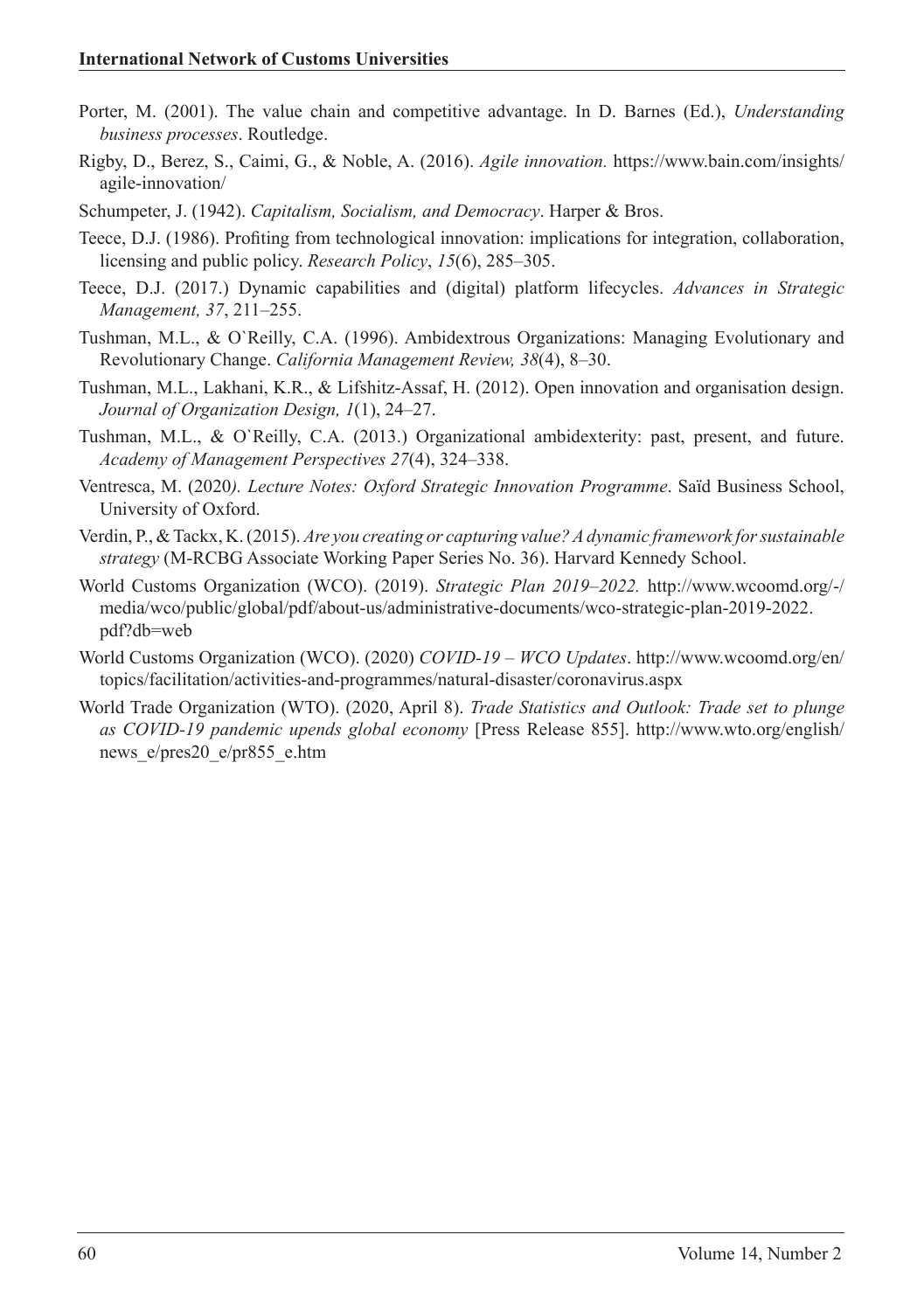# **Notes**

- 1 OECD (2020). OECD Economic Outlook. Volume 2020 Issue 1. OECD Publishing: Paris, p. 12.
- 2 www.wto.org/english/news\_e/pres20\_e/pr855\_e.htm
- 3 www.wcoomd.org/en/topics/facilitation/activities-and-programmes/natural-disaster/list-of-countries-coronavirus.aspx
- 4 www.wcoomd.org/en/topics/facilitation/activities-and-programmes/natural-disaster/coronavirus.aspx
- 5 http://www.wcoomd.org/-/media/wco/public/global/pdf/topics/nomenclature/covid\_19/hs-classification-reference\_edition-3\_ en.pdf?la=en
- 6 http://www.wcoomd.org/-/media/wco/public/global/pdf/topics/facilitation/activities-and-programmes/natural-disaster/ covid\_19/covid\_19-categorization-of-member-input\_may-29-2020\_edition-4\_en.pdf?la=en
- 7 www.tfafacility.org/covid19-trade-facilitation
- 8 www.wcoomd.org/-/media/wco/public/global/pdf/about-us/administrative-documents/wco-strategic-plan-2019- 2022pdf?db=web
- 9 www.wcoomd.org/-/media/wco/public/global/pdf/about-us/administrative-documents/wco-strategic-plan-2019- 2022pdf?db=web
- 10 The new monitoring tool is reserved for Member access only.
- 11 www.wcoomd.org/-/media/wco/public/global/pdf/about-us/administrative-documents/wco-strategic-plan-2019– 2022pdf?db=web
- 12 http://www.wcoomd.org/-/media/wco/public/global/pdf/about-us/wco-in-brief/environmental-scan.pdf?db=web
- 13 Revised Kyoto Convention
- 14 Trade Facilitation Agreement

#### **Ricardo Treviño Chapa**



Ricardo Treviño Chapa has 20 years of experience in the public sector. He served as Mexico's Director General of Customs and after being elected by the WCO Council, in 2018 he took over the position of Deputy Secretary General. He led the change on the methodology and definition of the Organization's current Strategic Plan and is currently monitoring its implementation. He is in charge of updating the WCO environmental scan every year and will start the process of aligning and linking this scan to the next Strategic Plan including its strategic goals, priorities and deliverables.